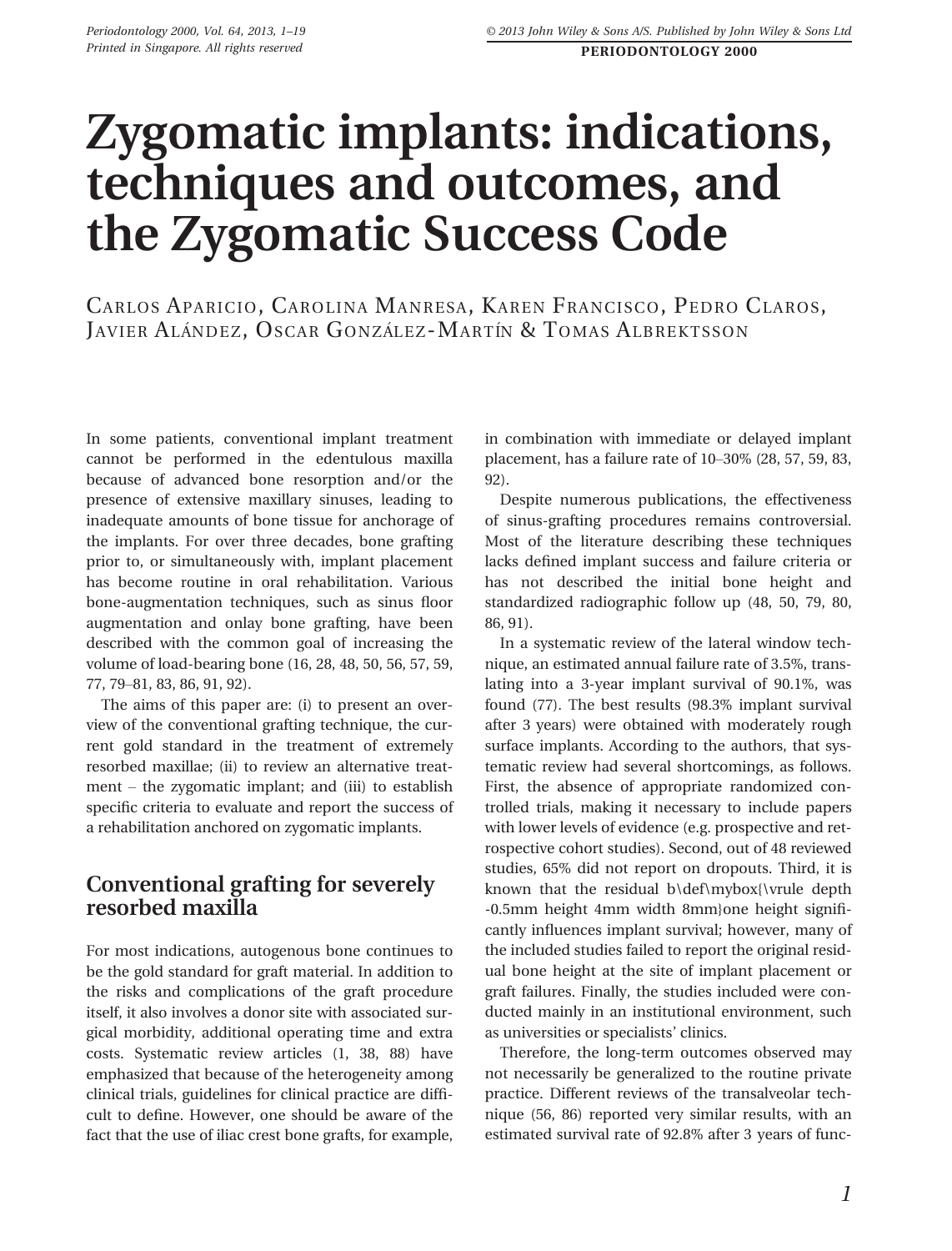tion. However, again, only 16% of the studies reported on dropouts. It was evident that the failure rate increased with reduced residual bone height and reduced implant length. A multicenter retrospective study (81) reported a survival rate of 96% when the residual bone height was 5 mm or more, compared with 85.7% when the residual bone height was 4 mm or less.

In a recent review, Esposito et al. (39) studied whether and when augmentation of the maxillary sinus is necessary and what the most effective augmentation techniques are. The results were based on 10 randomized controlled trials of different techniques and materials for augmenting the maxillary sinus and reported the outcome of implant success/ failure at least to abutment connection. Unfortunately, the final evaluation had to be based on only a few small-sized trials with a short follow up. Therefore, the conclusions should be viewed as preliminary and judged to be at high risk of bias. To date, doubt still remains on the need and efficacy of sinus augmentation techniques before implant placement (39).

## The zygoma implant as an alternative treatment for the severely resorbed maxilla

Efforts have been made to pursue alternatives to grafting procedures. The pterygomaxillary suture has been identified as an alternative site for implant placement (43, 47, 89). Others have suggested the use of tilted and/or short implants to avoid the need for sinus lift procedures (14). During the last two decades, the zygoma implant has proven to be an effective option in the management of the atrophic edentulous maxilla, as well as for maxillectomy defects (52). The Brånemark zygoma implant was introduced for the prosthetic rehabilitation of patients with extensive defects of the maxilla caused by tumor resections, trauma and congenital defects (8, 24, 51, 63). The bone of the zygomatic arch was used for anchorage of a long implant, which, together with ordinary implants, could be used as an anchor for epistheses, prostheses and/or obturators. The technique has enabled sufficient rehabilitation of these patients, providing restored function and improved esthetics, and has given many patients back a normal social life.

The use of multiple zygomatic implants (e.g. two to three in each side) to support a prosthesis was suggested by Bothur et al. (22). Despite numerous publications with positive long-term outcomes, there are no randomized controlled trials comparing their clinical effectiveness with alternative means for rehabilitating patients with atrophic edentulous maxillae (41). Moreover, there are few published prospective long-term studies that endorse this technique (10, 18, 24). Currently, there are no clear, specific criteria that help the clinician to evaluate the success of a zygomatic-supported rehabilitation.

## Indications, contraindications and presurgical evaluation

After their initial clinical use in patients with neoplastic disease, the indication of zygomatic implants was expanded to completely edentulous patients with severe maxillary atrophy. Since then, the main indication for zygomatic implants – posterior maxillary support in patients who are completely edentulous with significant sinus pneumatization and severe posterior alveolar ridge resorption – has remained unchanged. For the most common indication, the zygomatic implants are combined with two to four anterior maxillary axial implants. Contraindications to the use of zygomatic implants include acute sinus infection, maxillary or zygoma pathology and patients unable to undergo implant surgery because of underlying uncontrolled or malignant systemic disease. Relative contraindications include chronic infectious sinusitis, the use of bisphosphonates and smoking more than 20 cigarettes a day. Any pathology of the maxillary



Fig. 1. Coronal image of a presurgical cone beam computed tomography scan shows bilateral occupation of both maxillary and etmoidal sinuses. The osteomeatal complex is closed on both sides. Functional endoscopic sinus surgery was prescribed prior to zygomatic surgery.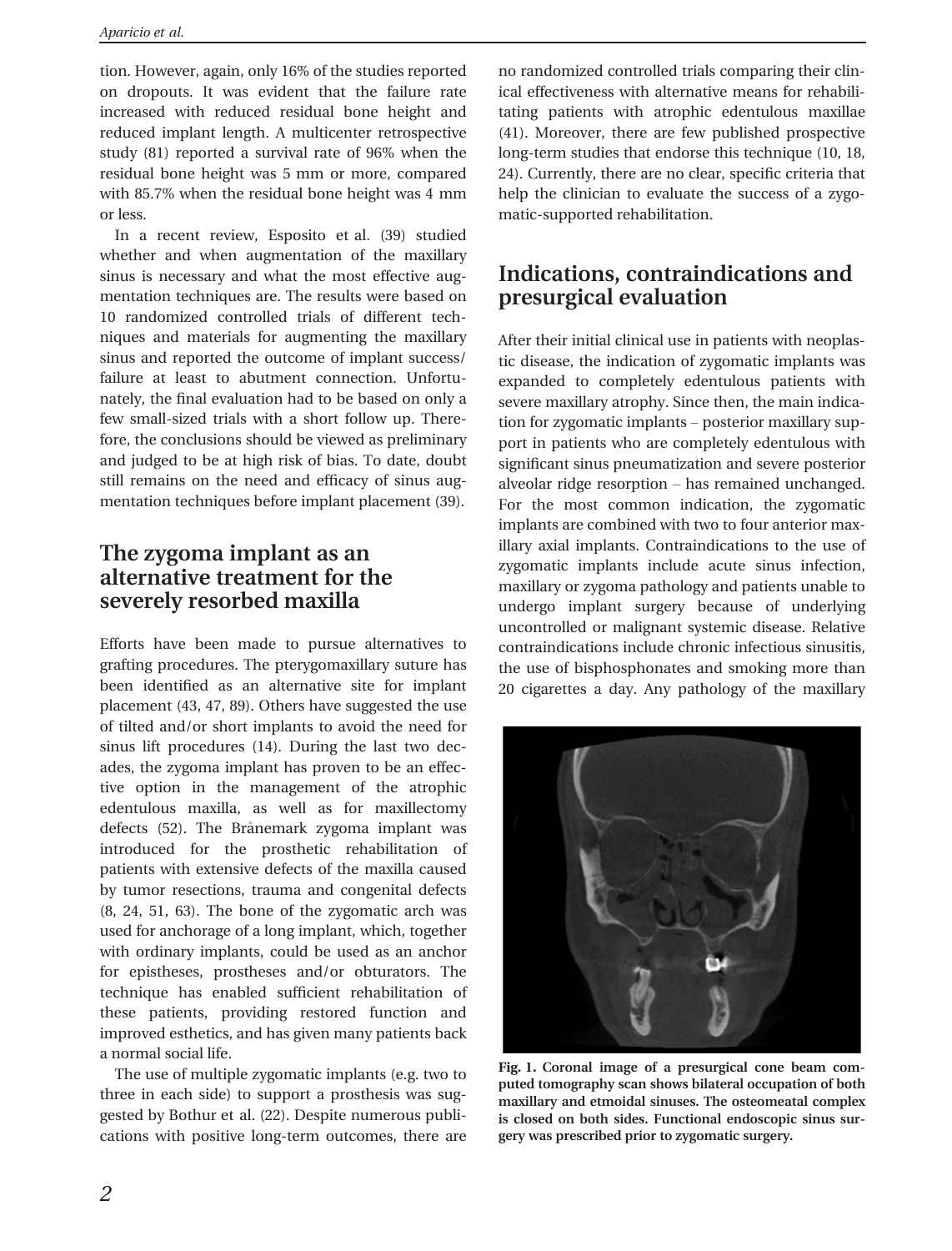sinus should preferably be treated before placement of the zygomatic implant (Fig. 1).

Once the clinical examination is complete, radiographic examination allows for further appropriate treatment planning of the zygomatic implant (49). Computed tomography is crucial for evaluation of the zygomatic implant site and the sinus status, as well as for the implant path. The amount of bone in the zygomatic arch and in the residual alveolar crest has to be explored. The angulation, expected emergence site and the relationship of the implant body to the maxillary sinus and the lateral wall are also considered. With the original technique, the path of the zygomatic implant was inside the maxillary sinus. The emergence of the head of the implant in the alveolar crest (typically in the palatal aspect of the second premolar region) is dependent on the spatial relationship of the zygomatic bone, the maxillary sinus and the alveolar crest. As discussed later, a new technique that includes the possibility of extra-sinus passage of the implant has been introduced, with promising results (Fig. 2).

According to Bedrossian et al. (18) the maxilla can be divided into three zones: zone 1, the premaxilla; zone 2, the premolar area; and zone 3, the molar area. The clinician should determine the availability of bone in all three zones. Cone beam computed tomograpy can be used to determine the amount of bone in these zones as well as in the zygomatic arch, in both horizontal and vertical dimensions. Moreover, any pathology in these areas, as well as in the maxillary sinuses, needs to be verified pre-operatively. In the presence of adequate bone in zones 1 and 2, the clinician can consider the use of four to six regular



Fig. 2. Skull with a zygomatic implant placed following an extra-maxillary path.

implants, tilting the most distal one on each side to achieve good load distribution. As such, one can bypass the need for bone grafting. The anterior extent or position of the sinuses, as well as the slope of the anterior sinus walls, determine both the most posterior position of the distal implant as well as its angulation. This, unless the pterygoid region is used, ultimately impacts the most distal extent of the prosthesis (Table 1).

## General guidelines for zygomatic implants

The general guidelines for zygomatic implants (60) are as follows.

- Adequate bone in zone 1 for two to four axial implants and bilateral lack of bone in zones 2 and 3. Typically, two to four routine implants are distributed in the anterior maxilla plus one zygomatic implant on each premolar/molar side.
- Adequate bone in zone 1 and lack of bone in zones 2 and 3 on only one side. One single zygomatic implant is placed and routine implants are placed on the anterior maxilla and on the side opposite the zygomatic implant.
- Inadequate bone in zone 1 and adequate pristine bone in zones 2 and 3. An anterior zygomatic implant, together with posterior regular implants, can solve the problem.
- Lack of bone in all three zones of the maxilla. Four zygomatic implants can be used for the rehabilitation.
- Inadequate bone in zones 1, 2 or 3 in a partially edentulous patient. The placement of three implants to support a partial prosthesis is recommended; use of a zygomatic implant in partially edentulous patients requires more clinical validation before widespread use can be advocated.

Table 1. Treatment recommendations based on the presence of bone in the different zones of the maxilla (Bedrossian (18))

| <b>Presence of bone</b> | Surgical approach                                       |
|-------------------------|---------------------------------------------------------|
| Zones I, II and III     | Traditional (axial) implants                            |
| Zones I and II          | Four regular implants (tilted)                          |
| Zone I only             | Zygomatic implants plus<br>two or four regular implants |
| Insufficient bone       | Four zygomatic implants                                 |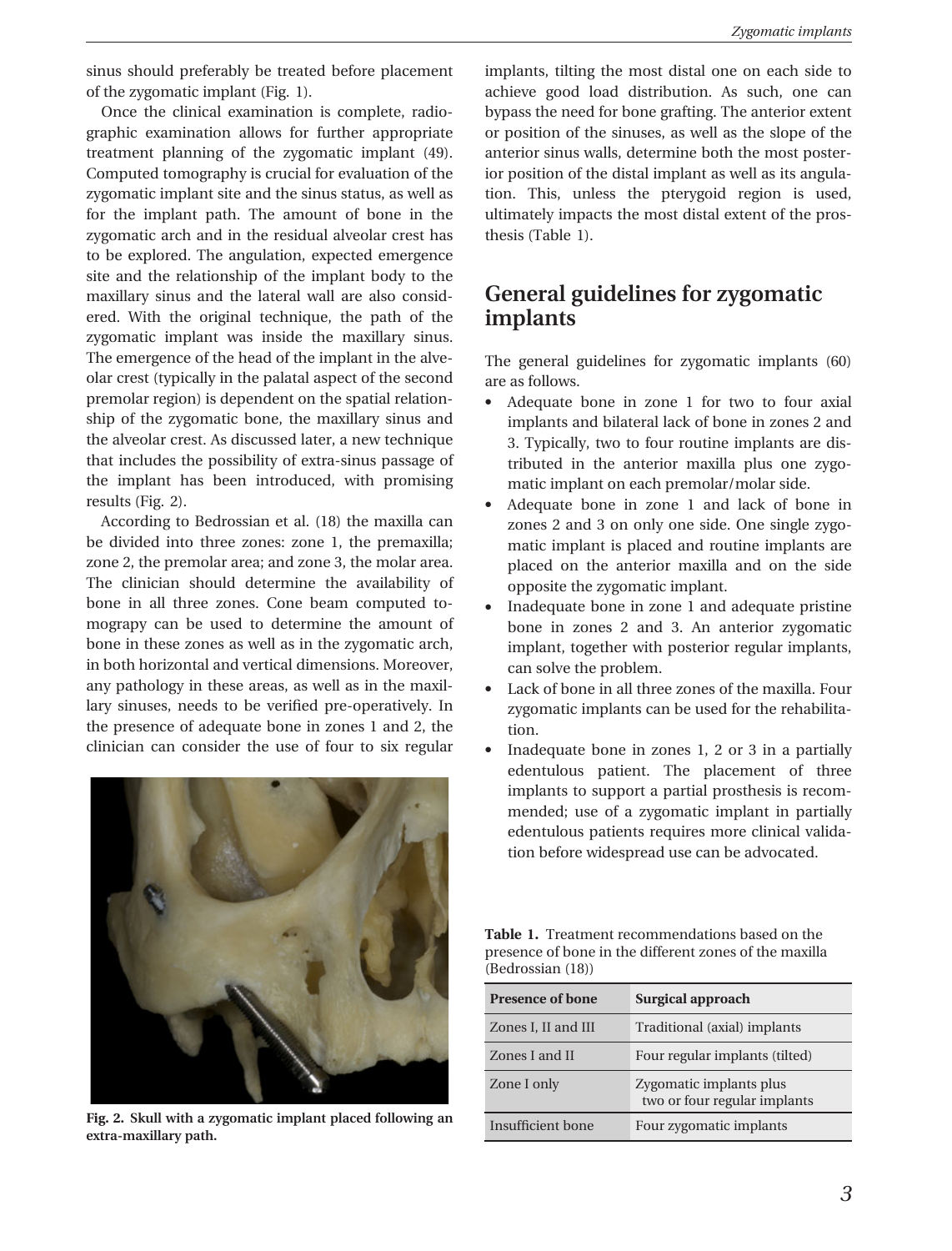A rescue solution for patients in whom either regular implants and/or the maxillary bone-augmentation procedure have failed.

# Regional anatomy

With conventional dental implants, initial implant stability derives from mechanical retention between the implant surface and the bone tissue. This concept is also important when using zygomatic implants. The quantity and the quality of zygomatic bone were studied by Nkenke et al. (68); they concluded that the trabecular bone of the zygomaticus arch was not favorable for implant placement and suggested that the success seen with zygomatic implants is probably a result of the engagement of four cortices (the lingual cortex of the maxillary alveolus, the cortical floor of the maxillary sinus at the crestal portion of the implant and the zygomatic bone cortices at the apex).

Corvello et al. (29) evaluated the length of the holes drilled in the zygomatic bone of 18 dry adult skulls during the placement of zygomatic implants using the original Brånemark and the exteriorized (extrasinus) protocols. The exteriorized technique produced significantly longer drilling holes than the Brånemark technique, suggesting that the exteriorized technique may provide higher initial mechanical stability (Figs 2 and 3).

# Implant designs

The original Brånemark customized zygoma fixture was designed to be inserted from the palatal aspect of the resorbed maxilla in the region of the second pre-



Fig. 3. Clinical photograph illustrating the osteotomy in a zygomatic anatomy-guided approach type 3. Maximal use of the available bone is at hand. The palate has been respected, making a sinus complication more improbable.

molar, through the maxillary sinus into the compact bone of the zygoma. Initially it had the characteristics of a regular implant but with increased length and diameter. It was a self-tapping titanium implant with a machined surface and available in lengths of 30– 52.5 mm (8, 24). The threaded apical part had a diameter of 4 mm and the crestal part had a diameter of 4.5 mm. The implant head was provided with an inner thread for connection of standard abutments. Later on, the implant head was angulated to 45° (24). In today's fixture the surface has evolved to a moderately rough oxidized threaded surface and the head includes an implant driver screw that remains inside the implant, offering an inner thread for the connection of special 'zygomatic' abutments.

Currently, zygomatic implants are commercially available from at least three different companies that offer implants with an oxidized rough surface, a smooth mid-implant body, a wider neck at the alveolar crest and a 55° angulation of the implant head.

# Surgical technique

## Anesthesia

According to the original protocol, surgery was carried out under general anesthesia with nasal intubation. A sealing throat pack and a gastric tube were used in each patient. Afterwards, local anesthetic was infiltrated with injections of lidocaine with epinephrine (1:50.000 to block the superior alveolar nerves (posterior, middle and anterior) and the palatal nerves (posterior and nasopalatal). The epinephrine helped to create a regional haemostasis. Hospitalbased surgery was strongly recommended for those patients.

Recently, the protocol has been simplified with the use of local anesthesia and oral or intravenous sedation (14). This procedure is recommended if the surgeon is experienced and the procedure is expected to last for <1.5 h. The local anesthetic procedure includes the simultaneous use of four different local anesthetic approaches, as follows:

- Normal infiltration anesthesia (1:50.000 epinephrine) in the buccal sulcus from the central incisor to the third molar tooth using lidocaine with 1:50.000 epinephrine (about 3.6 ml) and block of the posterior superior alveolar nerve about 1 cm palatal to the bone crest.
- Infra-orbital nerve block by an oral approach using lidocaine (1:50.000 epinephrine) or felypressine with about 1.8 ml of prilocaine.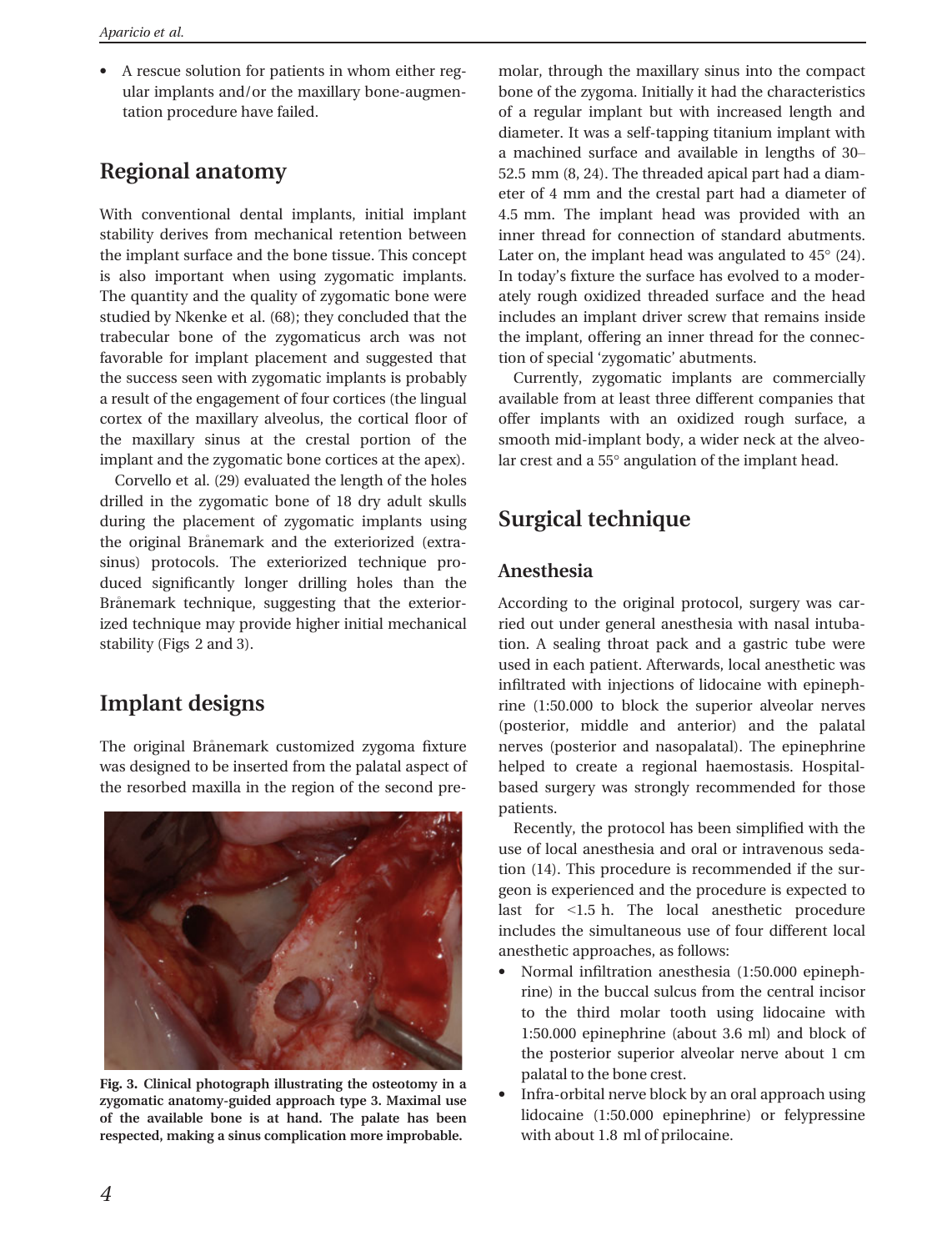- Block of the spheno–palatine ganglion through the greater palatine foramen using lidocaine (1:50.000 epinephrine) or felypressine with about 1.8 ml of prilocaine.
- Infiltration anesthesia around the zygoma area through the skin using about 3.6 ml of lidocaine (1:50.000 epinephrine).

In the authors' experience, the procedure is well tolerated by the patient, and surgery is facilitated by working on a conscious patient (14).

#### The original technique

After an initial period during which a vestibular Lefort II type incision is used, the current protocol attempts to expose the area via a mid-crestal incision and vertical releasing incisions along the posterior part of the infra-zygomatic crest and anterior to the surgical site. The vertical ridge/ anterior border of the zygomatic arch is always identified. A second landmark is the lateral orbital border, as interference with the orbita must be avoided. Subsequently, a mucoperiosteal flap is raised, exposing the central/posterior part of the zygomatic complex, the lateral wall of the maxillary sinus and the alveolar crest. A retractor is positioned for visibility and to protect the soft tissues. An indicator is used to determine the drilling direction and the starting point at the crest, usually the second premolar/first molar region. A bone window, around 10 mm wide, is created at the lateral aspect of the maxillary sinus following the desired path of the zygomatic implant from the sinus floor to the top of the sinus cavity. The sinus membrane is carefully dissected, freed from the sinus walls and placed in the sinus cavity. A series of drills is used to penetrate the alveolar process and the zygomatic bone. The estimated length of the zygomatic implant is selected using a depth gauge. The self-tapping zygomatic implant is placed with the aid of a motor or manually, using an implant mount. Care should be taken not to enlarge the palatal hole during insertion, which is especially important in patients with thin alveolar/basal bone. If needed, bone particles harvested locally can be packed around the implant in an effort to diminish an eventual gap between the implant surface and the palatal bone. A cover screw is placed on the implant and the mucoperiosteal flap is closed. Abutment connection is usually made after a healing period of 6 months, using standard or straight/angulated multiunit Brånemark abutments.

#### Modifications of the original protocol: the zygomatic anatomy-guided approach

In patients with pronounced buccal concavities on the lateral aspect of the maxillary sinus, the use of the original technique with an intra-sinus path results in excessive palatal emergence of the implant head. This commonly results in a bulky dental bridge at the palatal aspect, which sometimes leads to discomfort and problems with oral hygiene and speech (3, 17, 23, 42).

In order to use an anatomically and more prosthetically driven approach, the original technique has been modified by allowing an extra-sinus path for zygomatic implants (12, 14, 13, 23, 64, 74, 84). The authors have been working with a concept called the zygomatic anatomy-guided approach (ZAGA) (4, 5), a modification of the original zygomatic implant technique that focuses on interindividual anatomic differences. The preparation of the implant site is now guided by the anatomy of the area, and no initial window or slot is opened at the lateral wall of the maxillary sinus. Thus, depending on the relationship between the zygomatic buttress and the intra-oral starting point of the zygomatic implant, the path of the implant body will vary from being totally intrasinus to being totally extra-sinus (Fig. 3). In other words, the new approach mentioned for the placement of the zygomatic implant is neither 'internal' nor 'external' to the sinus wall but, instead, promotes the placement of the zygomatic implant according to the anatomy of the patient.

Postoperative cone beam computed tomography images and clinical intrasurgery photographs of 200 sites corresponding to 100 of the 177 patients treated, between April 2005 and December 2010, with zygomatic implants using the referred anatomy-driven prosthetic approach (i.e. the zygomatic anatomyguided approach) were reviewed by an independent investigator with regard to the anatomy and the pathway of the zygomatic implant body. Of special interest was the morphology of the lateral sinus wall, the residual alveolar crest and the zygomatic buttress. As a result, five basic skeletal forms of the zygomatic buttress–alveolar crest complex and subsequent implant pathways were identified. Accordingly, a classification system comprising five groups, namely ZAGA 0–IV, was proposed (4). It is believed that the proposed system is useful for classifying zygomatic implant patients for therapy planning and for scientific follow-up purposes (Figs 4–8). Placement of the long implant following the ZAGA principles optimizes support provided by the bone, even at the level of the maxillary wall, which is critical in a patient suffering from extreme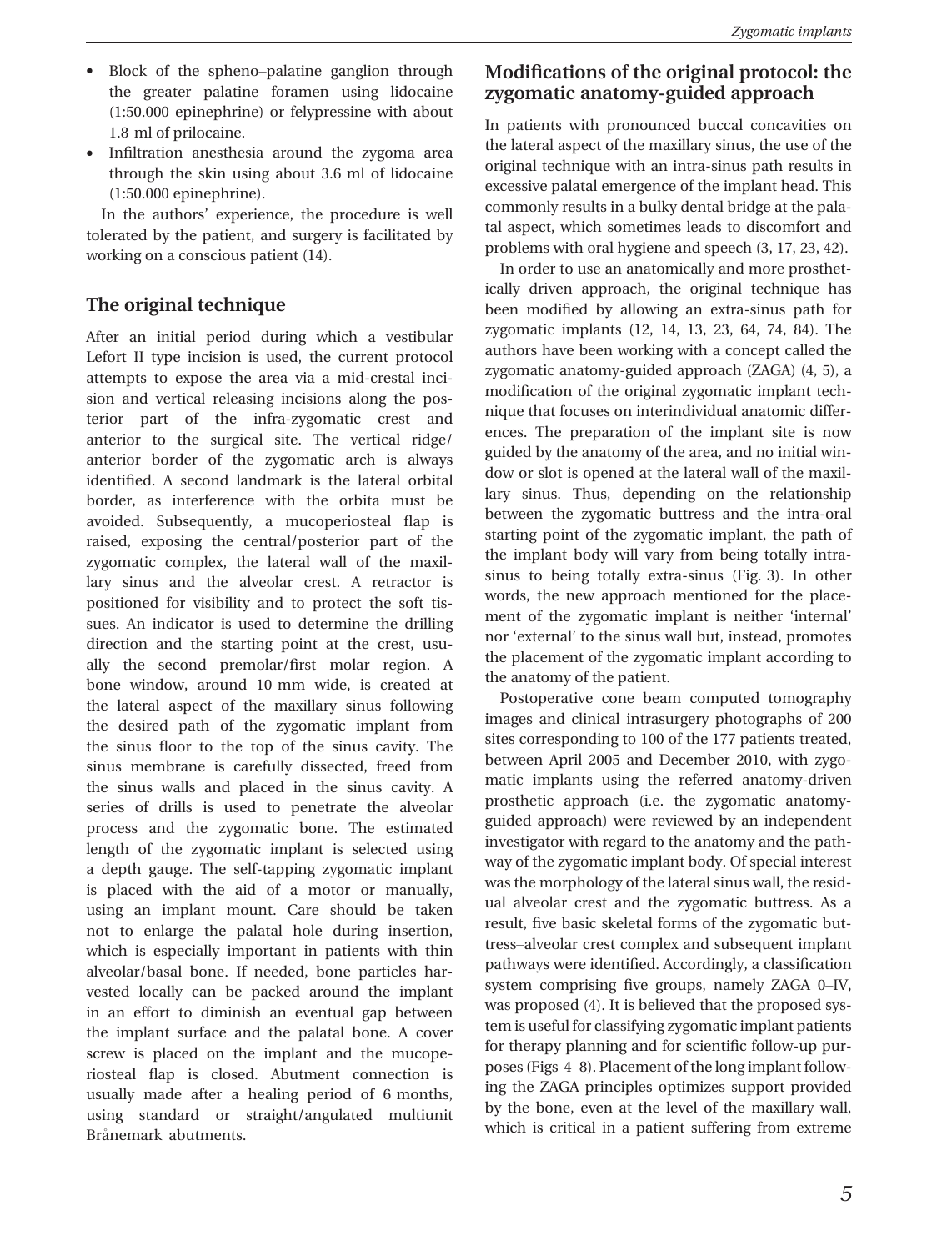

#### Type 0

Fig. 4. Schematic (A) and clinical (B) examples of a zygomatic anatomy-guided approach (ZAGA) type-0 path. The anterior maxillary wall is very flat. The first osteotomy is placed on the residual alveolar crest. The implant body reaches the zygoma bone following an intrasinusal path.



#### Type 2

Fig. 6. Schematic (A) and clinical (B) examples of a zygomatic anatomy-guided approach (ZAGA) type-2 path. In the presence of a more concave maxillary wall, ideal placement of the implant head forced most of the implant body to be placed extra-sinusally. However, no space was left between the implant surface and the anterior maxillary bone.

bone atrophy. The implant itself seals the wall osteotomy, which minimizes the risk of sinus contamination. Moreover, the clinician will be able to use the available crestal bone, allowing also for bone integration at the implant body and neck level in most ZAGA types.

## Prosthetic procedure

The zygomatic implant has an increased tendency to bend under horizontal loads (30). This is related to two factors: the greatly increased length of these implants (30–52.5 mm) and the fact that in some circumstances there is limited or no bone support in the maxillary alveolar crest. Consequently, these implants have to be rigidly connected to stable conventional implants in the anterior maxilla. Based on clinical



Fig. 5. Schematic (A) and clinical (B) examples of a zygomatic anatomy-guided approach (ZAGA) type-1 path (posterior implant). The desire to place the implant head in the correct prosthetic site, together with the presence of a slightly concave anterior maxillary wall, caused the implant osteotomy to perforate the maxillary wall. Regardless, most of the implant body remained inside the maxillary boundaries.



#### Type 3

Fig. 7. Schematic (A) and clinical (B) examples of a zygomatic anatomy-guided approach (ZAGA) type-3 path. As a result of a very concave maxilla, the first osteotomy performed from the palatal side of the alveolar crest went out buccally to the maxillary bone until it reached the zygoma in a more cranial position. The middle part of the implant does not touch the bone.

experience and biomechanical theoretical calculations, a full-arch restoration of the maxilla, supported by two zygomatic implants (one on each side), should be assisted by at least two stable regular implants in the anterior maxilla (26).

The prosthetic procedure follows conventional protocols. As the emergence of the zygomatic implant is often 10–15 mm medial to the ridge, the bridge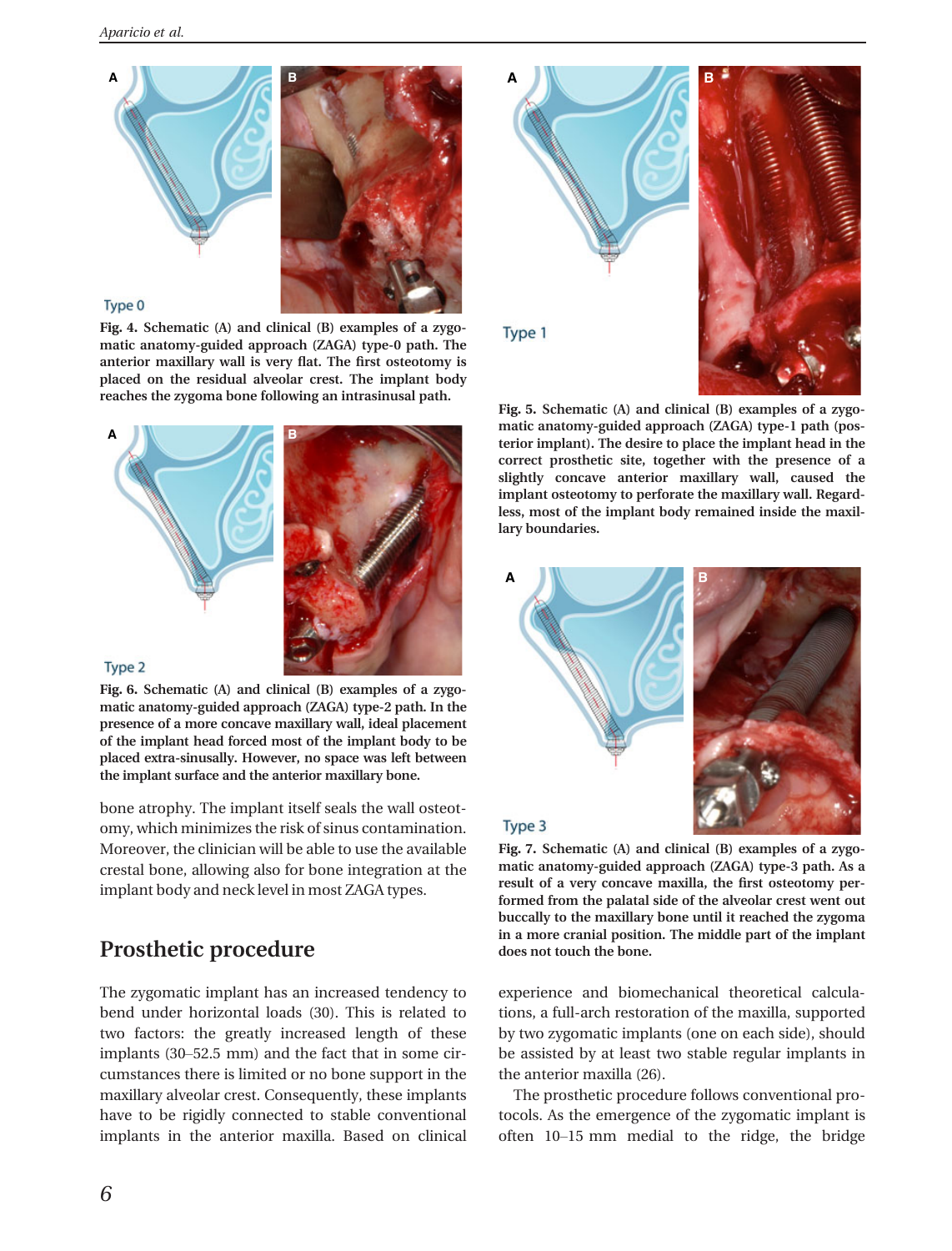



Fig. 8. Schematic (A) and clinical (B) examples of a zygomatic anatomy-guided approach (ZAGA) type-4 path. The atrophied maxilla presented both vertical and horizontal resorption. To place the implant head in an optimal location, while avoiding perforation of a very thin palate, the surgeon had to choose an extra-maxillary path.

should be designed to enable proper oral hygiene in the area. Originally, a two-stage procedure was recommended for the zygoma technique (24). However, over time, the original protocol has been replaced with immediate loading (11, 19, 27, 33, 34, 36). Several clinical reports have shown good outcomes following immediate/early loading of zygomatic implants in the totally edentulous maxilla (44, 45, 54, 69, 72, 87). For instance, Ostman et al. was able to establish a treatment concept for immediate / early loading of dental implants (71) and in a zygoma study (72) reported the loss of only one (0.8%) of 123 implants in 20 patients after 1 year. Bedrossian et al. (19) reported no losses of 28 zygomatic and 55 routine implants in 14 patients after more than 12 months. In another study, Davo et al. (33) lost none of 36 directly loaded zygomatic implants, but lost three of 68 conventional implants, after a follow-up period of 6– 29 months. Although the available studies are short term, the findings show that immediate/early loading is a viable treatment modality also when zygomatic implants are included in the treatment. Moreover, it is reasonable to believe that any negative effect from immediate/early loading per se should be seen soon after commencing loading and not after a prolonged period of time.

The provisional prosthesis is extremely important for patients treated with zygomatic implants. The goals for such prostheses are to provide acceptable esthetics as well as masticatory and speech function during the healing process, and also to explore the occlusal and esthetic position of the teeth and softtissue substitutes (19, 27, 33, 36). The routine option for both provisional and final prostheses is to develop a screw-retained structure that can easily be removed in the event of complications. For this purpose, the surgeon must analyze the type of resorption in relation to the opposite dentition and provide an implant head with an adequate abutment type in length and angulation. The angulation of the abutment will be critical, not only for positioning the screw emergence on the palatal/occlusal surfaces but also for determining the final thickness of the prosthesis. As stated in our previous work (6, 7), the construction of the prosthesis starts at surgery. In fact, during implant placement the surgeon must provide the correct implant inclination in relation to the antagonist dentition. At present, the head of the zygomatic implant can be positioned more accurately by observing the screw locking the implant mount to the implant. The screw position duplicates the future abutment screw position exactly.

### Reported zygomatic implant outcomes

In a review of English-language scientific journals (14), 32 studies presenting clinical outcomes with a zygomatic implant were found. The publications included 1031 patients and 2131 zygomatic implants with a follow-up period of 6 months to 12 years. In total, 42 implants were reported as failures, giving an overall survival rate of 98.1%. However, it should be noted that some studies, in part, covered the same patient groups and therefore the precise number of patients and implants is questionable. Nevertheless, the preliminary data show that the zygomatic implant technique is highly predictable and results in good clinical outcomes. In comparison, an additional 3297 conventional implants, placed in the anterior region together with the zygomatic implants, had a survival rate of 95.9% (Table 2).

The Brånemark group started with the zygomatic implant concept. In an initial study, which reported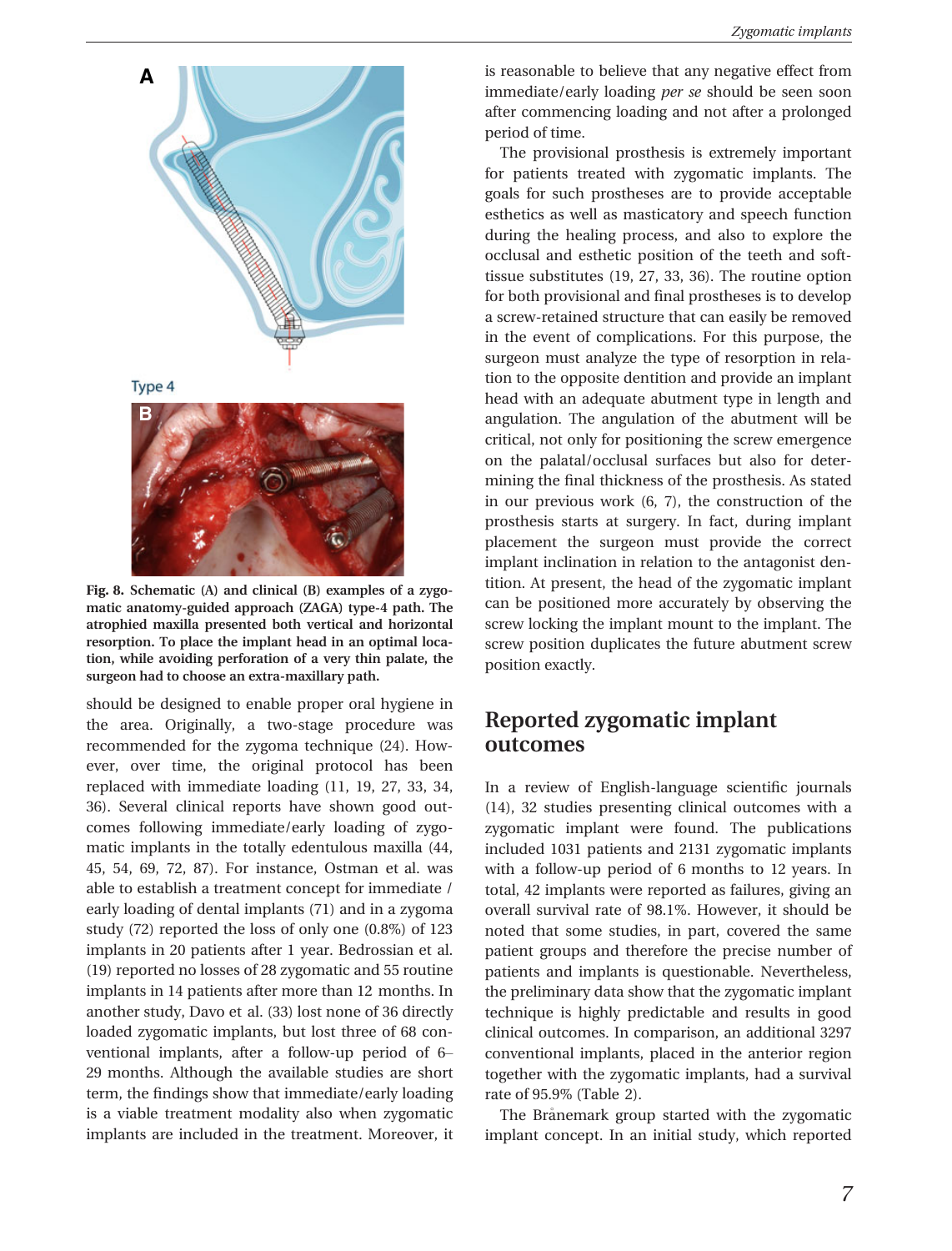#### Table 2. Reported zygomatic implant outcomes

| <b>Study (reference)</b>            | Follow-up<br>period | <b>Patients</b><br>(n) | Zygomatic<br><b>implants</b> | <b>Failed zygomatic</b><br><b>implants</b> | Conventional<br>implants | <b>Failed</b><br>conventional<br>implants |
|-------------------------------------|---------------------|------------------------|------------------------------|--------------------------------------------|--------------------------|-------------------------------------------|
| Parel et al. (73)                   | $1-12$ years        | 27                     | 65                           | $\mathbf{0}$                               | $\ddot{\cdot}$           | $\ddot{?}$                                |
| Bedrossian et al. (21)              | 34 months           | 22                     | 44                           | $\overline{0}$                             | 80                       | $\overline{7}$                            |
| Vrielinck et al. (90)               | $<$ 2 years         | 29                     | 46                           | 3                                          | 80                       | 9                                         |
| Boyes-Varley et al. (23)            | 6-30 months         | 45                     | 77                           | $\mathbf{0}$                               | $\overline{\mathcal{E}}$ | $\ddot{?}$                                |
| Malevez et al. (62)                 | $0.5 - 4$ years     | 55                     | 103                          | $\mathbf{0}$                               | 194                      | 16                                        |
| Branemark et al. (30)*              | $1-10$ years        | 81                     | 164                          | $\overline{4}$                             | $\ddot{\cdot}$           | $\ddot{?}$                                |
| Hirsch et al. (53)                  | 1 year              | 66                     | 124                          | 3                                          | $\ddot{S}$               | $\ddot{?}$                                |
| Branemark et al. (24)               | $5-10$ years        | 28                     | 52                           | 3                                          | 106                      | 29                                        |
| Becktor et al. (17)                 | $1-6$ years         | 16                     | 31                           | 3                                          | 74                       | 3                                         |
| Penarrocha et al. (75)              | $1-1.5$ years       | 5                      | 10                           | $\boldsymbol{0}$                           | 16                       | $\mathbf{0}$                              |
| Farzad et al. (42)                  | $1.5 - 4$ years     | 11                     | 22                           | $\overline{0}$                             | 42                       | $\mathbf{1}$                              |
| Ahlgren et al. (2)                  | $1-4$ years         | 13                     | 25                           | $\mathbf{0}$                               | 46                       | $\mathbf{0}$                              |
| Aparicio et al. (13)                | $0.5 - 5$ years     | 69                     | 131                          | $\overline{0}$                             | 304                      | $\overline{2}$                            |
| Bedrossian et al. (19)              | $>12$ months        | 14                     | 28                           | $\boldsymbol{0}$                           | 55                       | $\boldsymbol{0}$                          |
| Chow et al. (27)                    | 10 months           | 5                      | 10                           | $\boldsymbol{0}$                           | 20                       | $\boldsymbol{0}$                          |
| Duarte et al. $(36)$ <sup>†</sup>   | 6-30 months         | 12                     | 48                           | $\overline{2}$                             | $\overline{0}$           |                                           |
| Penarrocha et al. (74)              | $12-45$ months      | 21                     | 40                           | $\mathbf{0}$                               | 89                       | $\overline{2}$                            |
| Davo et al. (33)                    | 6-29 months         | 18                     | 36                           | $\mathbf{0}$                               | 68                       | 3                                         |
| Mozzati et al. (67)                 | 24 months           | $\overline{7}$         | 14                           | $\mathbf{0}$                               | 34                       | $\overline{0}$                            |
| Pi-Urgell et al. (78)               | $1-72$ months       | 54                     | 101                          | $\overline{4}$                             | 221                      | 15                                        |
| Davó et al. (34)                    | 12-42 months        | 42                     | 81                           | $\mathbf{0}$                               | 140                      | $\overline{4}$                            |
| Maló et al. (64)                    | 6-18 months         | 29                     | 67                           | $\mathbf{1}$                               | 57                       | $\mathbf{0}$                              |
| Balshi et al. (15)                  | 9-60 months         | 56                     | 110                          | $\overline{4}$                             | 391                      | 11                                        |
| Davó (31)                           | 60 months           | $21\,$                 | 45                           | $\mathbf{1}$                               | 109                      | 11                                        |
| Aparicio et al. (12)                | $6 - 8$ months      | 20                     | 41                           | $\mathbf{0}$                               | 87                       | $\mathbf{0}$                              |
| Aparicio et al. (11)                | 7-38 months         | 25                     | 47                           | $\boldsymbol{0}$                           | 127                      | $\boldsymbol{0}$                          |
| Bedrossian (18)                     | 84 months           | 36                     | 74                           | $\sqrt{2}$                                 | $98\,$                   | $\boldsymbol{0}$                          |
| Stiévenart et al. (85) <sup>†</sup> | 6-40 months         | 20                     | 80                           | $\sqrt{3}$                                 | $\boldsymbol{0}$         |                                           |
| Davó et al. $(35)^{\dagger}$        | 12 months           | 17                     | 67                           | $\mathbf{0}$                               | $\boldsymbol{0}$         |                                           |
| Migliorança et al. (66)             | $\geq$ 12 months    | 65                     | 150                          | $\overline{c}$                             | 286                      | 2                                         |
| Aparicio et al. (10)                | 120 months          | 22                     | 41                           | $\overline{c}$                             | 131                      | $\overline{4}$                            |
| Aparicio et al. (9)                 | 12-84 months        | 80                     | 157                          | 5                                          | 442                      | 20                                        |
| <b>Total</b>                        |                     | 1031                   | 2131                         | 42                                         | 3297                     | 139                                       |

\*From Darle (30). †Studies in which four zygomatic implants were placed for the treatment of extremely resorbed maxilla. ? No data available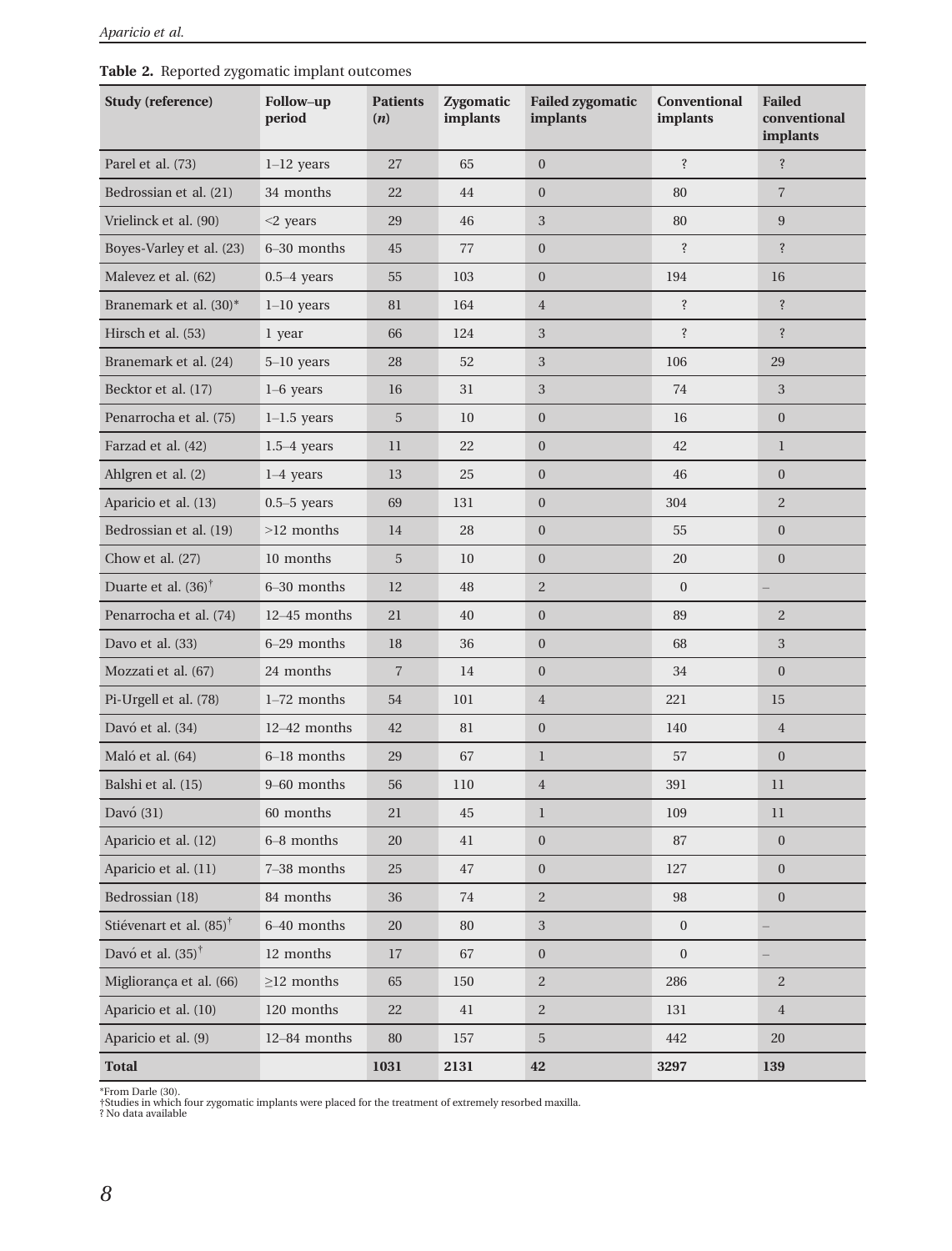on 27 patients with maxillary defects, none of 65 zygomatic implants placed were lost over the 1– 12 years of follow up (25). In a more recent study from the same group, 5–10 years of data from 28 patients suffering just from maxillary atrophy treated with 52 zygomatic implants (machined surface) and 106 conventional implants were analyzed (24). Three of the 52 zygomatic implants were diagnosed as failures and were removed but not replaced. Of the 106 conventional implants originally placed during insertion of the zygomatic implant, 29 were lost (giving an implant survival rate of 73%). The failures occurred in 13 patients. Continuous fixed-prosthesis function throughout the study period was achieved in 23 (82%) of the 28 patients. By placing additional conventional implants, 27 (96%) of the 28 patients still had a prosthetic reconstruction supported by implants at the end of the study. Four patients had recurrent sinusitis during the follow up and were treated by improving the drainage from the sinuses through a new ostium inside the inferior turbinate. When evaluating the results of this pioneering study, the reader must bear in mind that bone grafting was deemed necessary in 17 (61%) patients to allow supporting conventional implants to be placed. Moreover, both zygomatic and regular implants were made of commercially pure titanium with a machined minimally rough surface.

Currently there are no appropriate randomized controlled trials showing the advantages of the zygoma technique in comparison with other procedures such as sinus augmentation or anterior grafting (1, 38, 48, 77).

Few long-term studies of zygomatic implants with a follow up of longer than 5 years (Table 2) have been published (9, 10, 17, 18, 24, 73, 78); all have a prospective or retrospective cohort design and were conducted mainly in institutions such as universities or specialists' clinics. Therefore, their long-term outcomes may not be generalized to dental services provided in routine private practice.

The percentages of sinus pathology in clinical studies with zygomatic implants are summarized in Tables 3 and 4, taking into account whether the procedure was developed in a two-stage protocol (Table 3) or immediate function (Table 4). Aparicio et al. (10) in a 10-year study, reported on 22 consecutive patients with zygomatic implants in a maintenance program. Patients were restored with a total of 172 implants (Nobel Biocare AB, Göteborg, Sweden) – 131 regular and 41 zygomatic (30–50 mm in length). Three regular implants failed (10 years' cumulative survival rate  $= 97.7\%$  and two zygomatic implants were removed at the 10 year follow-up visit (10 years'

cumulative survival rate = 95.1%). The mean  $\pm$  standard deviation of the head of the zygomatic implant relative to the center of the alveolar crest in the horizontal plane was  $5.12 \pm 2.38$  mm. All patients maintained functional prostheses. One patient fractured his framework twice. Loosening and fracturing of prosthetic screws or abutments occurred in seven and four patients, respectively. Seven patients fractured occlusal material (ceramic or resin). Four zygomatic implants in two patients were disconnected and five patients experienced acute sinusitis, 14– 27 months postoperatively, and were treated with antibiotics. Another patient developed soft tissue infection and subsequent crestal bone loss and acute sinusitis 10 years postoperatively. It was in this patient that the zygomatic implants were cut and removed. Of the patients evaluated according to the Lund-Mackay score, 54.55% did not present opacification (Lund-Mackay  $= 0$ ) in any sinus. Osteomeatal obstruction occurred in eight patients (two bilateral). Two (9.09%) were diagnosed with sinusitis (Task Force on Rhinosinusitis Criteria for the diagnosis of rhinosinusitis); 77% reported satisfaction levels above 81% and 32% reported the maximum satisfaction score of 100%.

Recently, Aparicio et al. (9) reported the results of a cohort group of 80 consecutive patients treated with zygomatic implants according to the surgical and prosthetic principles of the zygomatic anatomyguided approach. All included patients had undergone at least 3 years of prosthetic follow up and had received pre- and postsurgical cone beam computed tomography scans. Implant installation was performed between 2004 and 2009. Four-hundred and forty-two regular implants and 157 zygomatic implants were placed. Four zygomatic implants failed in one patient, one implant fractured; and 20 regular implants were removed (cumulative survival rate = 95.5%). In the first case of zygomatic implant failure, the head of the implant fractured and could not be connected again. In the second case, rehabilitated with four zygomatic implants, screw loosening and subsequent mucositis developed along with a slight degree of mobility in all four implants, 2 years after placement (observed at the alveolar end of the zygomatic implant and not in the zygomatic anchorage). Three additional regular implants were placed as further anchorage for prostheses: two in the pterygoid region and one in the nasal spine. A new prosthesis had to be built but the original four zygomatic implants were still in place (cumulative survival rate =  $98.9\%$ ). Three  $(3.8\%)$  patients met the criteria for rhinosinusitis (i.e. a positive diagnosis of rhinosi-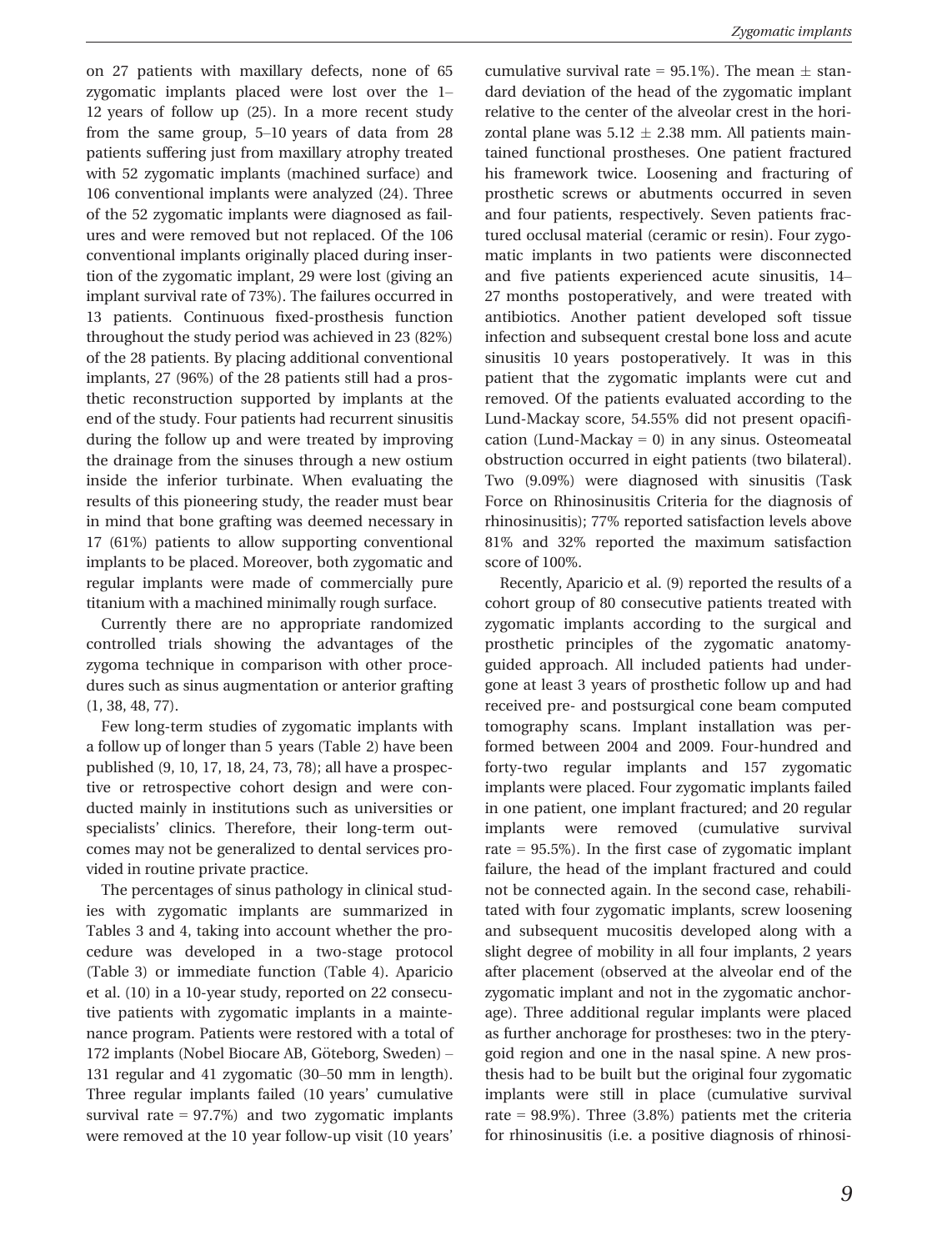| <b>Two-stage protocol</b> | <b>Total number of</b><br>patients | <b>Follow-up period</b><br>(months) | Survival rate of<br>zygomatic implants, % | Sinusitis (%)  |
|---------------------------|------------------------------------|-------------------------------------|-------------------------------------------|----------------|
| Bedrossian et al. (20)    | 22                                 | 34                                  | 100                                       | $\Omega$       |
| Vrielink et al. (90)      | 29                                 | $12 - 24$                           | 92                                        | 2(6.9)         |
| Boyes-Varley et al. (23)  | 45                                 | $6 - 30$                            | 100                                       | $\mathbf{0}$   |
| Malevez et al. (62)       | 55                                 | $6 - 48$                            | 100                                       | 5(9)           |
| Hirsch et al. (53)        | 76                                 | 12                                  | 98                                        | 3(4)           |
| Brånemark et al. (24)     | 28                                 | $72 - 108$                          | 94                                        | 4(14.3)        |
| Becktor et al. (17)       | 16                                 | 9–69 (average 46)                   | 90.3                                      | 6(26.6)        |
| Zwahlen et al. (93)       | 18                                 | 6                                   | 94.4                                      | 1(5.5)         |
| Aparicio et al. (13)      | 69                                 | $6 - 60$                            | 100                                       | 3(4.3)         |
| Farzad et al. (42)        | 11                                 | $18 - 56$                           | 100                                       | 1(9.1)         |
| Ahlgren et al. (2)        | 13                                 | $12 - 56$                           | 100                                       | $\overline{0}$ |
| Peñarrocha et al. (75)    | 21                                 | $12-60$ (average 29)                | 100                                       | 2(9.5)         |
| Pi et al. (78)            | 54                                 | $1 - 72$                            | 96.04                                     | $\Omega$       |
| Davo $(31)$               | 24                                 | 60                                  | 97.4                                      | 5(20.8)        |
| Stiévenart et al. (85)    | 10 (of 20)                         | 40                                  | 96.25                                     | 1(1.3)         |
| Aparicio et al. (10)      | 22                                 | 120                                 | 97.71                                     | 2(9.1)         |

Table 3. Sinus complications reported in different studies in which zygomatic implants were placed using the twostage protocol

nusitis based on task force rhinosinusitis for research outcomes and positive radiological Lund-Mackay assessment scores). The mean  $\pm$  standard deviation position of emergence of the head of the zygomatic implant in relation to the center of the alveolar crest in the horizontal plane was  $2.92 \pm 2.30$  mm. Fiftyfive per cent of patients reported maximum satisfaction scores regarding their prosthesis (100% oral health impact profile for assessing health-related quality of life in edentulous adults score).

## Suggested criteria for success of zygoma implants: the Zygomatic Success Code

Rehabilitation using zygomatic implants, especially if those implants are extra-maxillary, is relatively new and different from treatment with regular implants as zygomatic implants differ in biomechanics and clinical treatment procedures. The extreme maxillary atrophy that indicates the use of zygomatic implants is associated with resorption changes in both alveolar and basal bone. Specifically, in zygomatic anatomy-guided approach type 4 surgery, the head of the implant is found buccally to the alveolar crest and there is no alveolar bone around its perimeter. This, together with the nonaxial placement of the zygomatic implants, makes it very common to encounter actual physical difficulty in placing radiographic intra-oral film properly in order to obtain standardized radiographs for measurement of marginal bone changes. The above makes it impossible to fulfill the success criteria used for regular implants placed on the residual crest. Currently, there are no clear criteria to describe possible complications derived from the sinus occupation/path of the zygomatic implant. Specific criteria for success/survival of zygomatic implants, different from those applied to rehabilitation with regular implants (40), are necessary. A Zygomatic Success Code describing specific criteria to score the success of a rehabilitation anchored on zygomatic implants is proposed (Table 5). The Zygomatic Success Code of a specific implant is represented by the outcome of the following variables: zygomatic implant stability (individually tested); associated sinus pathology; peri-implant soft-tissue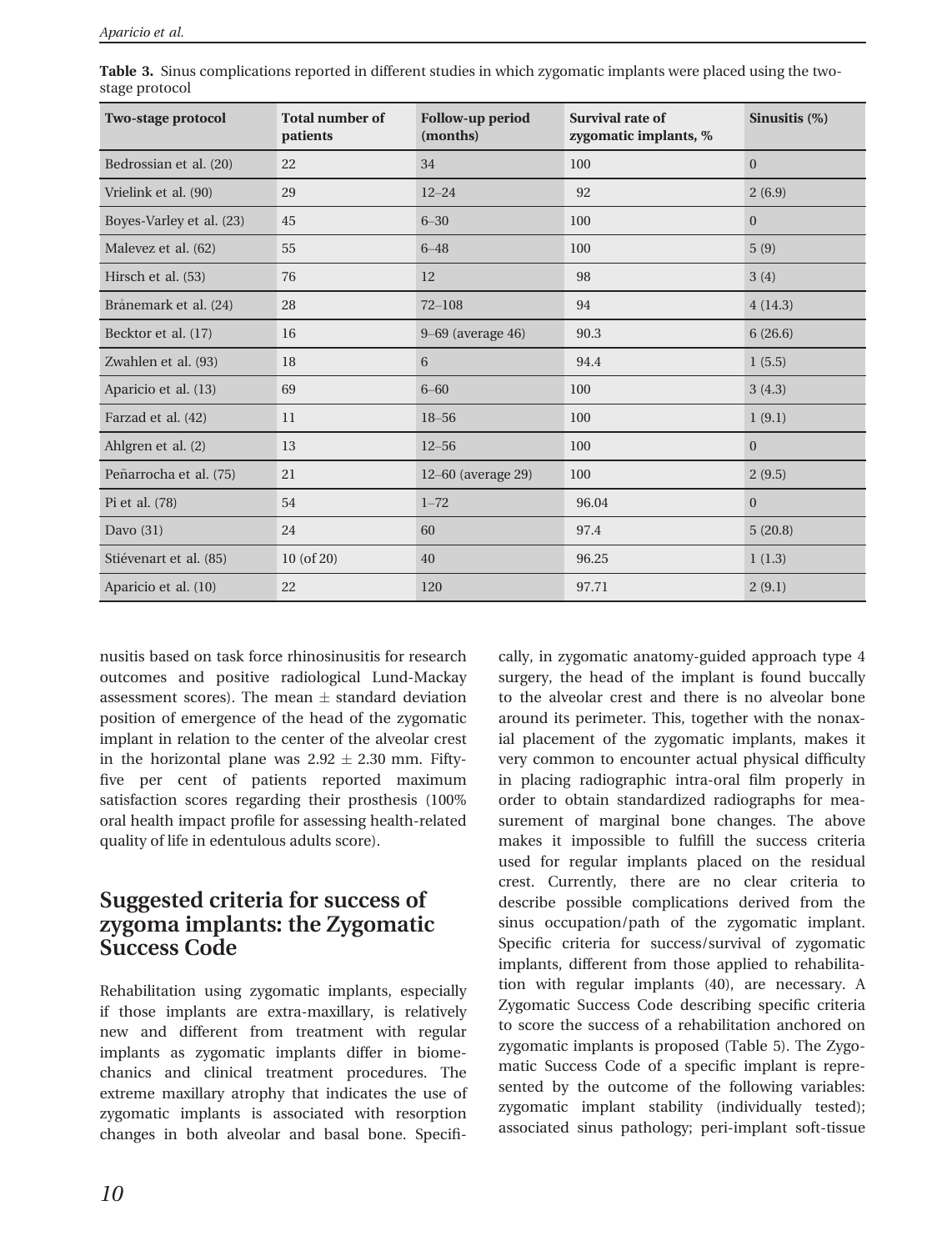| <b>Immediate function</b><br>protocol | <b>Total number</b><br>of patients | <b>Follow-up period</b><br>(months) | Survival rate of<br>zygomatic implants, % | Sinusitis (%) |
|---------------------------------------|------------------------------------|-------------------------------------|-------------------------------------------|---------------|
| Chow et al. (27)                      | 5                                  | 6                                   | 100                                       | $\Omega$      |
| Bedrossian et al. (19)                | 14                                 | $12 - 34$                           | 100                                       | $\Omega$      |
| Davo et al. (33)                      | 18                                 | $6 - 29$                            | 100                                       | 1(5.5)        |
| Duarte et al. (36)                    | 12                                 | $6 - 30$                            | 97.9                                      | $\Omega$      |
| Davó et al. (34)                      | 42                                 | $12 - 42$                           | 100                                       | 1(2.4)        |
| Aparicio et al. (14)                  | 20                                 | $6 - 48$                            | 100                                       | $\Omega$      |
| Maló et al. (64)                      | 29                                 | $6-18$ (average 13)                 | 98.5                                      | 4(13.8)       |
| Balshi et al. (15)                    | 56                                 | $9 - 60$                            | 96.4                                      | $\Omega$      |
| Mozzati et al. (67)                   | $\overline{7}$                     | 24                                  | 100                                       | $\Omega$      |
| Davó et al. (34)                      | 42                                 | 12-42 (average 20.5)                | 100                                       | 1(2.4)        |
| Bedrossian et al. (18)                | 36                                 | 84                                  | 97.2                                      | 3(8.3)        |
| Stiévenart et al. (85)                | $10($ of 20)                       | 40                                  | 100                                       | $\Omega$      |
| Davo et al. (35)                      | 17                                 | 12                                  | 100                                       | $\Omega$      |
| Migliorança et al. (66)               | 65                                 | >12                                 | 98.7                                      | $\Omega$      |
| Aparicio et al. $(9)^*$               | 80                                 | $12-84$ (average 48)                | 96.83                                     | 3(3.75)       |

Table 4. Sinus complications reported in different studies in which zygomatic implants were placed using the immediate function protocol

\*Established new criteria to report on rhinosinusitis diagnosis.

condition; and specific criteria for zygomatic prosthesis success (prostheses bucco lingual offset). Zygomatic implants can be scored by a code that includes four digits, each representing one specific criterion of success. A number is given depending on the condition of each criterion (e.g. 1/3/2/1). The success grade of the implant is determined by the worst condition of the four criteria (e.g. 1/3/2/1 would be classified as success grade III).

#### Zygomatic implant stability

Owing to the specific biomechanics of extra-maxillary placed zygomatic implants, where little or no anchorage is attained at the head level, different degrees of implant stability can be found. Occasionally, when extra-sinusally placed implants are tested individually, slight mobility may be detected with no other associated pathological signs. That mobility comes from the elastic modulus of the anchoring zygomatic bone when bent by a remotely applied force. On the other hand, the movement must not be rotational, and it will disappear when implants are splinted together. A rotational movement should be considered as a sign of implant failure (Table 5).

#### Diagnosis of associated sinus pathology: rhinosinusitis

Sinusitis in patients with zygomatic implants should be diagnosed in the same way as sinusitis in conventional patients, with some particularities. However, in the dental literature, there is no consensus on how to report a rhinosinusitis diagnosis. Rhinitis and sinusitis are among the most common medical conditions and are frequently associated. Therefore, many authors use the term rhinosinusitis (32, 37, 55, 61, 65). The vast majority of patients treated using zygomatic implants do not experience sinus pathology. It is not clear if sinusitis rates in patients with zygomatic implants are higher than in the general population. From the available data (32), the incidence of sinusitis is 6.6% for the classic two-stage protocol (Table 3), 2.8% for immediate function protocols (Table 4) and 5.5% if both protocols are considered together. However, there is a lack of standardized criteria for determining and reporting the sinus state. Given the current knowledge, the best way to avoid placing a zygomatic implant in patients with active sinusitis and to document this potential complication is to perform an exhaustive radiological (cone beam computed tomography including all sinuses) and clinical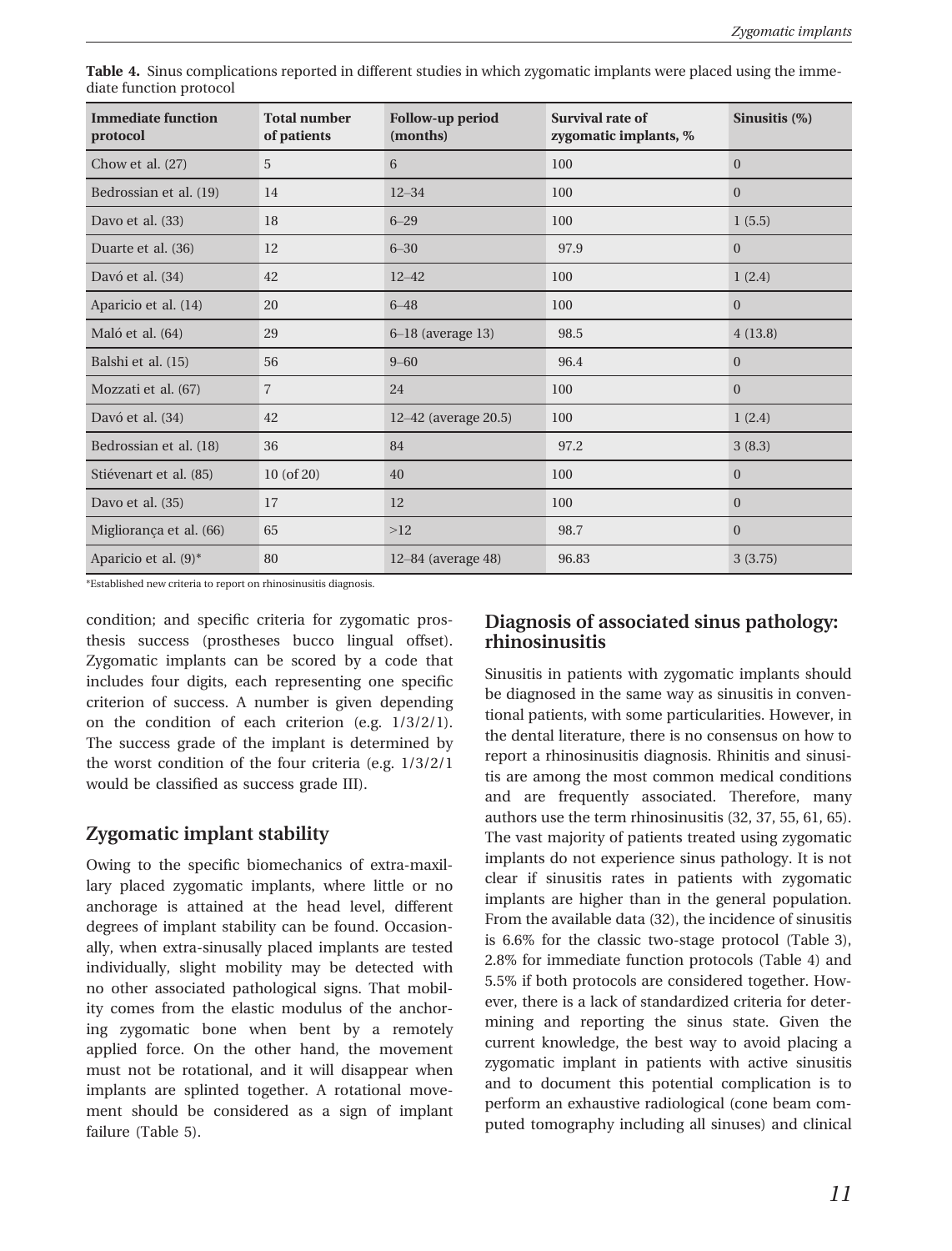| Criteria                                                                      | <b>Condition I</b><br>Success grade I                         | <b>Condition II</b><br><b>Success grade II</b>                                              | <b>Condition III</b><br><b>Success grade III</b>                                                                                            | <b>Condition IV</b><br><b>Failure</b>                                                                                   |
|-------------------------------------------------------------------------------|---------------------------------------------------------------|---------------------------------------------------------------------------------------------|---------------------------------------------------------------------------------------------------------------------------------------------|-------------------------------------------------------------------------------------------------------------------------|
| Criterion A:<br>zygomatic<br>implant<br>stability<br>(individually<br>tested) | No mobility<br>No pain                                        | Light clinical<br>mobility<br>No pain                                                       | Clear clinical mobility<br>(no evidence of<br>disintegration of the<br>apical part of the<br>implant or rotation)<br>No pain                | Clear clinical mobility<br>(evidence of disintegration<br>of the apical part of the<br>implant)<br>Rotation and/or pain |
| Criterion B:<br>associated<br>sinus pathology<br>(Aparicio et al. (9))        | Lanza and Kennedy<br>test $(-)$<br>Lund-Mackay<br>$score = 0$ | Lanza and Kennedy<br>test $(+)$<br>Lund-Mackay<br>$score = 0$                               | Lanza and Kennedy<br>test $(-)$<br>Lund-Mackay score $>0$                                                                                   | Lanza and Kennedy test (+)<br>Lund-Mackay score >0                                                                      |
| Criterion C:<br>peri-implant soft<br>tissue condition                         | No recession                                                  | Light recession.<br>Implant head<br>is visible<br>(yuxta-gingival)<br>No exposed<br>threads | Recession. Up to seven<br>exposed threads                                                                                                   | Recession. More than seven<br>exposed threads                                                                           |
| Criterion D:<br>prosthetic offset*                                            | $0 \text{ mm} \leq D \leq 6 \text{ mm}$                       | 6 mm $\leq D \leq 10$ mm                                                                    | $10 \text{ mm} < D \leq 15 \text{ mm}$<br>$-3$ mm $\leq D \leq 0$ mm $-4$ mm $\leq D \leq -3$ mm $-5$ mm $\leq D \leq -4$ mm $D \leq -5$ mm | $D > 15$ mm                                                                                                             |

#### Table 5. Zygomatic Success Code

Description of the specific criteria (A, B, C and D) classifying zygomatic implants as successful (Grades I, II or III) or failed (Grade IV). The green color indicates success. The red color is considered as unacceptable ( the worst condition of the four criteria (i.e.  $1/3/2/1$  would be classified as success Grade III).

\*Prosthetic offset (D): distance from the center of the implant head to the center of the residual alveolar ridge. Positive values correspond to zygomatic implants placed palatally and negative values correspond to zygomatic implants placed buccally to the alveolar crest.

examination of all patients prior to the placement of a zygomatic implant. Patients with potential risk factors for the development of chronic rhinosinusitis should be identified, studied and, if necessary, treated by an otolaryngologist before implant placement (82).

#### Scoring a cone beam computed tomography scan

If chronic rhinosinusitis is suspected, a cone beam computed tomography scan of all sinuses must be performed (70) .We suggest using the Lund-Mackay staging system, a validated scoring system recommended by the Task Force on Rhinosinusitis for research outcome (61). The radiological test includes six regions: anterior ethmoid; posterior ethmoid; maxillary; frontal; sphenoid; and osteomeatal complex. Each region is given a score of 0, 1 or 2 (Table 6). Any scan with a score of >0 would be considered an abnormal or 'positive' scan. In a previous study (9) Aparicio et al. compared the classical technique versus the ZAGA. The L-M score was statistically significantly lower for the ZAGA group (2.36 1 3.86 vs.  $0.56$  1 1.26,  $P = .042$ ).

#### Questionnaire for sinusal reactions

A patient questionnaire developed, in 1997, by Lanza & Kennedy (58) to identify the presence of rhinosinusal clinical symptoms, as specified by the Task Force

on Rhinosinusitis diagnostic clinical criteria (Table 7), must be presented to each patient. Each symptom question is answered 'yes' or 'no'. Diagnosis of sinusitis requires a 'yes' answer in two or more major criteria, in one major and two or more minor criteria, or purulence on nasal examination. Similarly, a statistically significant difference was reported by Aparicio and coworkers (9) ( $P = .047$ ) regarding the percentage of patients with no radiological signs or clinical symptoms of rhinosinusitis (L-M score zero and Lanza and Kennedy test negative) was observed between groups (54.55% for the classical technique vs. 76.25% with the ZAGA,  $P = .047$ ).

#### Peri-implant soft-tissue condition

One concern may be the long-term effect of having exposed threads towards the soft tissues at the lateral aspect of the zygomatic implants. Soft tissue dehiscences and their evolution must be reported in prospective studies. Photographs must be used to quantify the number of exposed threads (Table 5).

To understand why we are not using standard periodontal parameters, such as bleeding on probing or probing depth, the clinician should bear in mind that for different anatomic reasons, the zygomatic implant would be placed in different locations with respect to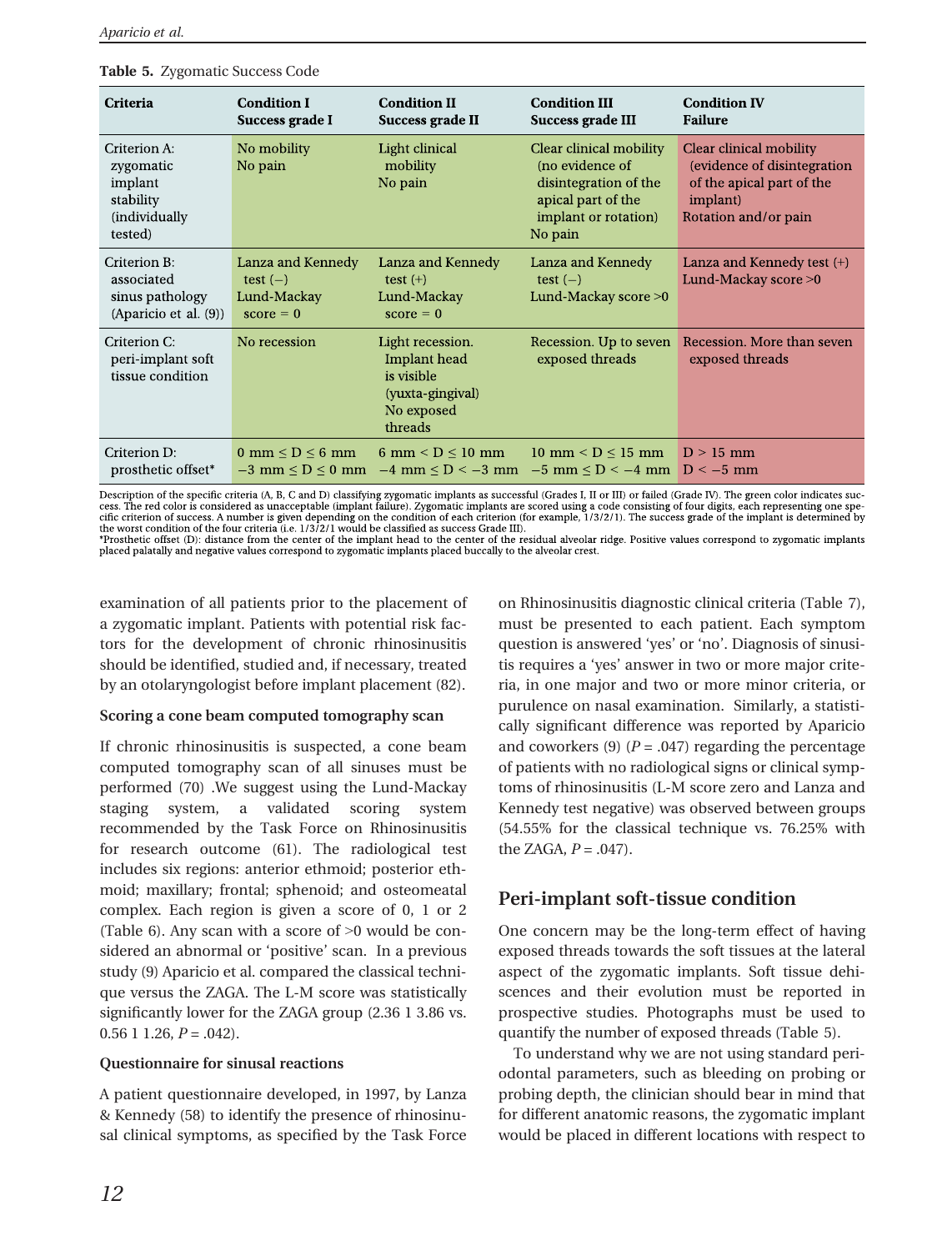|                        |                              |              | No abnormality           | <b>Partial opacification</b> | <b>Total opacification</b> |
|------------------------|------------------------------|--------------|--------------------------|------------------------------|----------------------------|
| Ant. ethmoid           | $\mathbf R$                  | $\mathbf{0}$ |                          | $\mathbf{1}$                 | $\overline{2}$             |
|                        | L                            | $\mathbf{0}$ |                          | $\mathbf{1}$                 | $\overline{2}$             |
| Post. ethmoid          | $\mathbf R$                  | $\mathbf{0}$ |                          | $\mathbf{1}$                 | $\overline{2}$             |
|                        | L                            | $\mathbf{0}$ |                          | $\mathbf{1}$                 | $\overline{2}$             |
| Maxillary              | $\mathbb{R}$                 | $\mathbf{0}$ |                          | $\mathbf{1}$                 | $\overline{2}$             |
|                        | L                            | $\mathbf{0}$ |                          | $\mathbf{1}$                 | $\overline{2}$             |
| Frontal<br>$\mathbf R$ |                              | $\mathbf{0}$ |                          | $\mathbf{1}$                 | $\overline{2}$             |
|                        | L                            | $\mathbf{0}$ |                          | $\mathbf{1}$                 | $\overline{2}$             |
| Sphenoid               | $\mathbb{R}$<br>$\mathbf{0}$ |              |                          | $\mathbf{1}$                 | $\overline{2}$             |
|                        | L                            | $\mathbf{0}$ |                          | $\mathbf{1}$                 | $\overline{2}$             |
|                        |                              |              |                          | Not obstructed               | obstructed                 |
| Osteomeatal complex    |                              | $\mathbf R$  | $\boldsymbol{0}$         | 2                            |                            |
|                        |                              |              | L                        | $\mathbf{0}$                 | 2                          |
| Total score            |                              |              | $\overline{\phantom{m}}$ |                              |                            |

Table 6. Lund-Mackay computed tomography staging system

Ant., anterior; L, left; Post., posterior; R, right.

Lund-Mackay staging worksheet (61). Each region is scored as 0, 1 or 2. (0 represents no abnormality; 1 represents partial opacification; and 2 represents total opacification). The osteomeatal complex can only be scored as 0 or 2. The minimum possible score is 0 (negative computed tomography) and the maximum score is 24. A<br>normal or 'negative' scan is defined as any scan with a L-M sco lated by the addition of the scores of all regions plus the osteomeatal complex.

Table 7. Task force on Rhinosinusitis Criteria for the diagnosis of rhinosinusitis\*

| Major criteria                       | Minor criteria            |
|--------------------------------------|---------------------------|
| Facial pain or pressure              | Headache                  |
| <b>Facial congestion or fullness</b> | Fever (all nonacute)      |
| Nasal obstruction                    | <b>Halitosis</b>          |
| Purulent discharge                   | Fatigue                   |
| Hyposmia or anosmia                  | Dental pain               |
| Purulence on examination             | Cough                     |
| Fever (acute only)                   | Otalgia or aural fullness |

\*Diagnosis of rhinosisnusitis requires: two or more major criteria; one major and two or more minor criteria; or purulence on nasal examination. From Lanza & Kennedy (58).

the residual crest, varying from a completely bonesurrounded implant head to just a buccal soft-tissue relationship. Moreover, when placing zygomatic implants following the original technique, the palatal bone thickness surrounding the implant head is frequently extremely poor or even nonexistent. In those cases, probing may cause disruption of the soft tissue sealing and cause oro-antral communication. Besides, an eventual probing would give different values depending on the intensity of the palatal curvature and whether it is located on the buccal side or the palatal abutment side.

#### Specific criteria for zygomatic prosthesis success

A bulky dental bridge at the palatal aspect sometimes leads to discomfort, speech problems and problems with oral hygiene. For precise reporting on prosthesis success, anatomic measurements to assess the position of the head of the zygomatic implant with regard to the middle of the crest of the alveolar ridge in the horizontal axial dimension should be included. A positive value on this implant head position to the alveolar ridge relationship indicates a palatal position of the implant, whereas a negative value indicates a buccal emergency. An implant placed with no contact with the buccal bone at the head level will probably induce soft tissue dehiscence (Table 5).

## Summarizing remarks

The zygomatic implant was originally used in the rehabilitation of discontinuous maxillae to anchor an obturator prosthesis to the zygomatic bone. Despite unfavorable functional load direction and limited anatomy, clinical follow up indicated that zygomatic implants provided excellent anchorage for various prostheses. Based on these encouraging results, the zygomatic implant was later used as a treatment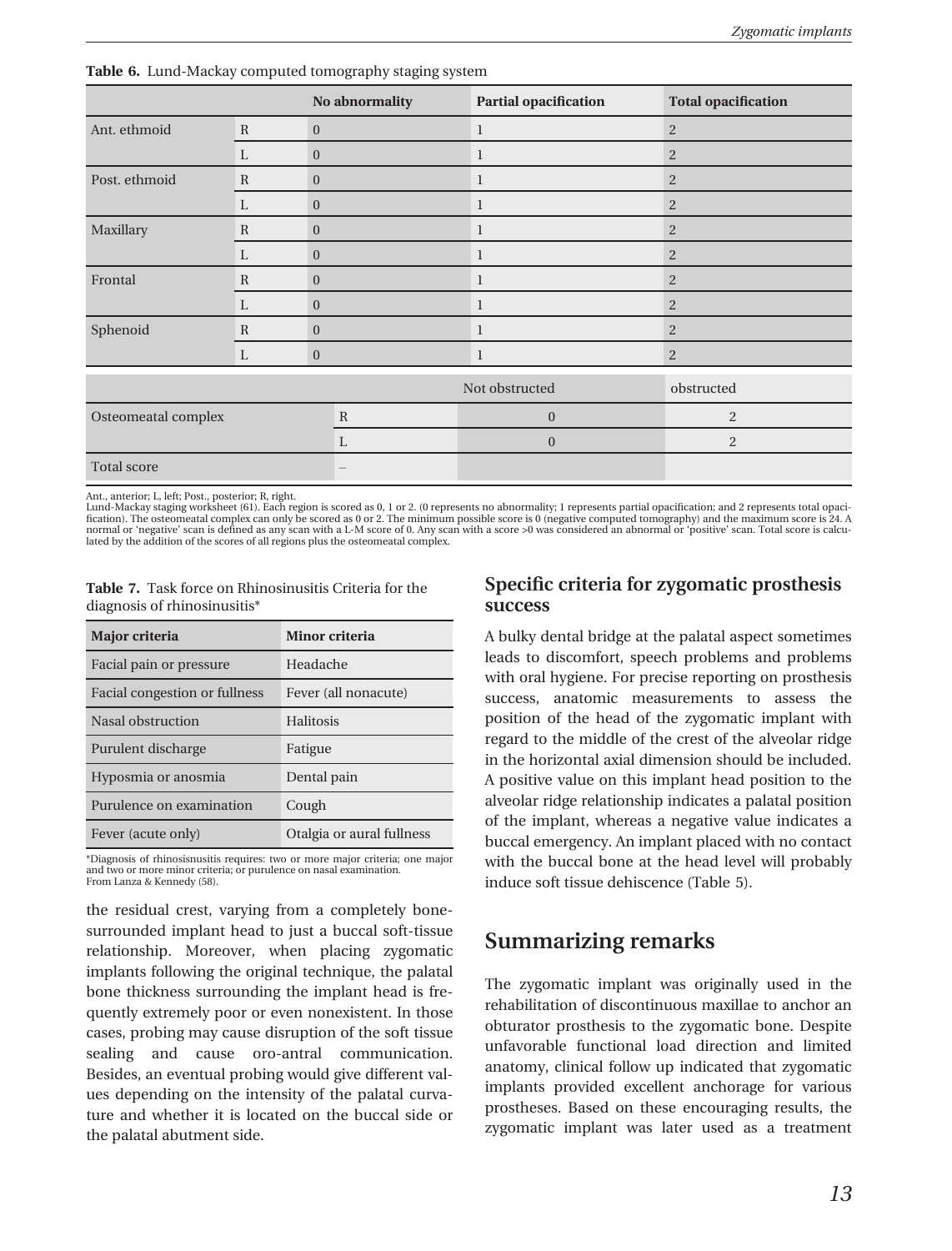option when onlay bone grafting procedures had failed. However, placement of zygomatic implants should be considered as a major surgical procedure and proper training is needed. As mentioned for the sinus floor elevation, the included zygoma studies were mainly conducted in an institutional environment, such as universities or specialists' clinics. Therefore, the long-term outcomes observed may not be generalized to dental services provided in routine private practice. Surgery is usually performed under general anesthesia, although recent research shows the possibility of performing zygomatic implant placement also under local anesthesia. Compared with major bone grafting, it is still a less invasive technique and can be used in cases where bone grafts cannot be harvested for some reason. In situations where bone grafting of the anterior maxilla is needed, intra-orally harvested grafts can be used before zygomatic and regular implants are installed.

An extra-sinusal approach to the placement of zygomatic implants is a modification of the standard technique reported in 2008 by Aparicio et al. (12) and subsequently in 2008 (14). A classification for the zygomatic patient has been proposed, establishing the relationship of the zygomatic buttress–alveolar crest complex to the various anatomy-guided zygomatic implant pathways (Figs 4–8) (4). This classification could help the clinician to refine the original technique for the placement of zygomatic implants by understanding the possibility of finding not only interindividual anatomic differences but also intraindividual ones. The possibility of placing zygomatic implants with part or all of their body out of the maxillary sinus should be linked to fewer sinus complications as less of the implant is inside the sinus and implants are placed more crestally, with reduced possibility of oro-antral communication (4). Moreover, when compared with the original technique, there is a clear improvement in the implant position for the prosthetic rehabilitation (9).

One concern of the technique may be the longterm effect of exposed threads toward the soft tissue at the lateral aspect of the zygomatic implants. Friberg & Jemt (46) were unable to observe any increased marginal bone loss or failure rate for machined implants with exposed threads at implant surgery compared with fully submerged implants followed up for 5 years. This is also the experience of the authors. Petruson (76) used sinuscopy of the maxillary sinuses of 14 patients with zygomatic implants, placed with no particular care regarding whether or not membrane disruption occurred, and found no signs of adverse reactions. As discussed by Becktor et al. (17), it is likely that problems with sinusitis are related more to oro-antral communications than to exposed implant threads per se. The invitro study reported by Corvello et al. (29) showed that when the exteriorized technique was used, longer holes were required for zygomatic implant placement in the zygomatic bone than when using the original Branemark technique, but no difference in implant length was found. Preference for one technique over the other should take into consideration the concavity formed by the ridge crest, maxillary sinus and region of implant insertion in the zygomatic bone.

Given the current knowledge (32) it seems that a low percentage of patients with zygomatic implants will develop rhinosinusitis. Interestingly, the rate is not very different from the sinusitis rate in the general population or the sinusitis rate associated with sinus grafts. As proposed by the authors (9), systematic parameters have to be used to report on sinus status. The diagnosis and treatment (by ear, nose and throat specialists) must follow the current recommendations for the treatment of rhinosinusitis in patients with no implants. In most cases, it seems that it will not be necessary to remove any osseointegrated zygomatic implants (18). The best way to avoid this potential complication might be to perform exhaustive radiological (computed tomography scan) and clinical examinations of all patients before the placement of a zygomatic implant; patients with potential risk factors for the development of chronic rhinosinusitis should be identified, studied and if necessary treated by staff of the Ear, Nose and Throat department before implant placement (32).

Finally, a Zygomatic Success Code, describing the specific criteria to score the success of a rehabilitation anchored on zygomatic implants, is proposed (Table 5).

## **Conclusions**

- Grafting to treat severely resorbed maxillae is currently the gold standard procedure, but failure rates of 10–30% have been reported in the literature.
- Zygomatic implants have, in many cases, shown improved clinical results compared with bone grafting and represent a possible new gold-standard procedure in compromised maxillary bone.
- Zygoma success criteria differ from those of ordinary implants because the proper evaluation of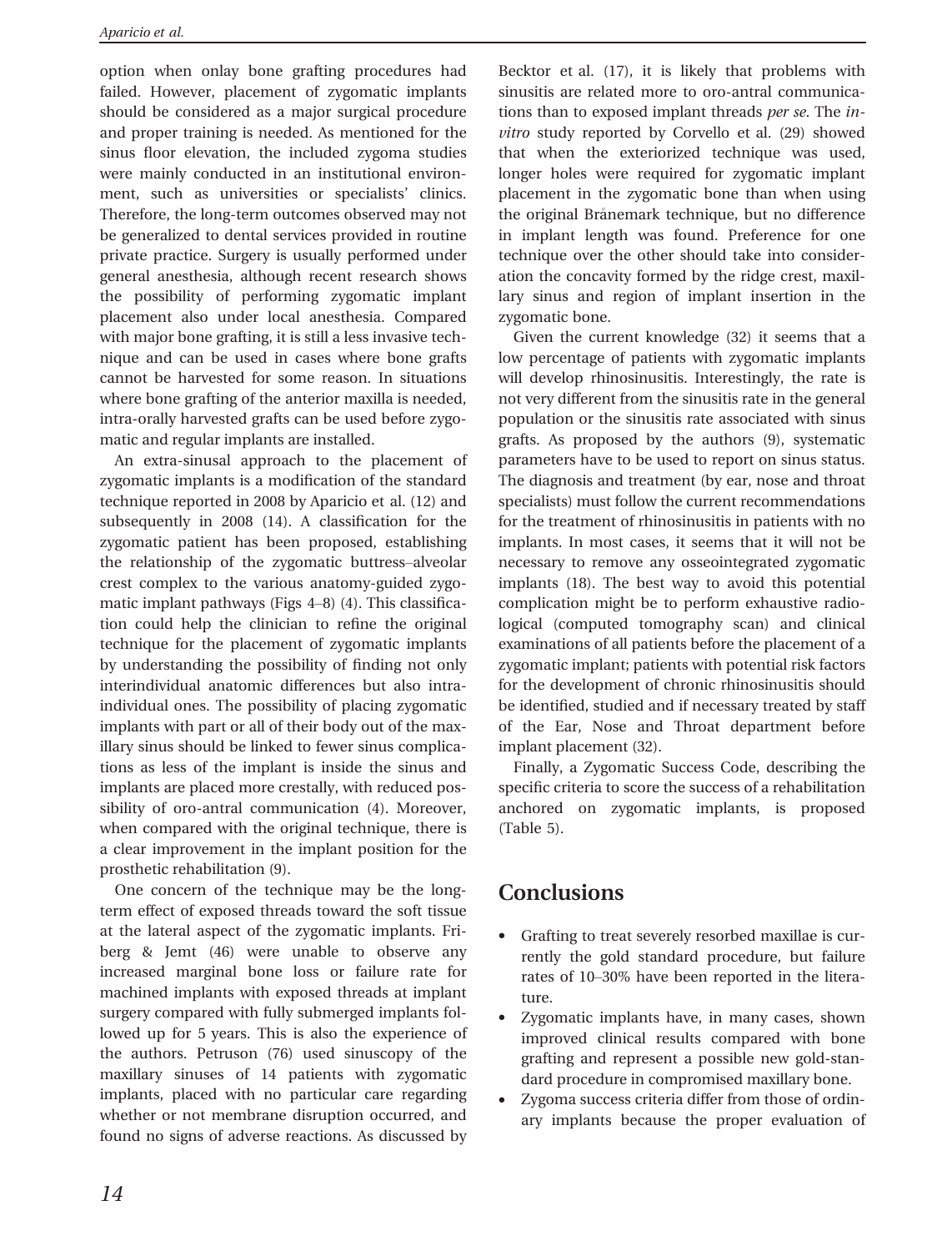crestal bone loss presents measurement problems. Instead, the current authors suggest the following: a cone beam computed tomography approach to evaluate whether sinuses are healthy; a clinical questionnaire where 'yes' and 'no' answers can be given; evaluation of soft tissue dehiscence on a four-point grading scale based on photographs obtained; and evaluation of prosthetic success based on final positioning of the zygomatic implant with respect to the center of the alveolar crest in the horizontal dimension.

## References

- 1. Aghaloo TL, Moy PK. Which hard tissue augmentation techniques are the most successful in furnishing bony support for implant placement? Int J Oral Maxillofac Implants 2007: 22(Suppl.): 49–70.
- 2. Ahlgren F, Storksen K, Tornes K. A study of 25 zygomatic dental implants with 11 to 49 months follow-up after loading. Int J Oral Maxillofac Implants 2006: 21: 421–425.
- 3. Al-Nawas B, Wegener J, Bender C, Wagner W. Critical soft tissue parameters of the zygomatic implant. J Clin Periodontol 2004: 31: 497–500.
- 4. Aparicio C. A proposed classification for zygomatic implant patient based on the zygoma anatomy guided approach (ZAGA): a cross-sectional survey. Eur J Oral Implantol 2011: 4: 269–275.
- 5. Aparicio C. The zygoma anatomy-guided approach (ZAGA). In: Aparicio C, editor. Zygomatic implants: the anatomy guided approach. Berlin: Ed. Quintessence, 2012: 113–135.
- 6. Aparicio C. ZAGA. The ABC to establish the implant trajectory. In: Aparicio C, editor. Zygomatic implants: the anatomy guided approach. Berlin: Ed. Quintessence, 2012: 137–162.
- 7. Aparicio A, Aparicio C. Prosthodontic aspects of the zygoma rehabilitation. In: Aparicio C, editor. Zygomatic implants: the anatomy guided approach. Berlin: Ed. Quintessence, 2012: 225–240.
- 8. Aparicio C, Brånemark PI, Keller EE, Olive J. Reconstruction of the premaxilla with autogenous iliac bone in combination with osseointegrated implants. Int J Oral Maxillofac Implants 1993: 8: 61–67.
- 9. Aparicio C, Manresa C, Francisco K, Aparicio A, Nunes J, Claros P, Potau JM. Zygomatic implants placed using the zygomatic anatomy-guided approach versus the classical technique. A proposed system to report rhino-sinusitis diagnosis. Clin Implant Dent Relat Res 2013: 1–16. Doi: 10. 1111/cid.12047.
- 10. Aparicio C, Manresa C, Ouazzani W, Francisco K, Claros P, Potau JM. The long-term use of zygomatic implants: a 10-year clinical and radiographic report. Clin Implant Dent Relat Res 2012. Doi: 10.1111/cid.12007.
- 11. Aparicio C, Ouazzani W, Aparicio A, Fortes V, Muela R, Pascual A, Codesal M, Barluenga N, Franch M. Immediate/ early loading of zygomatic implants: clinical experiences after 2 to 5 years of follow-up. Clin Implant Dent Relat Res 2010: 12(Suppl. 1): 77–82.
- 12. Aparicio C, Ouazzani W, Aparicio A, Fortes V, Muela R, Pascual A, Codesal M, Barluenga N, Manresa C, Franch M. Extra-sinus zygomatic implants: three year experience from a new surgical approach for patients with pronounced buccal concavities for the edentulous maxilla. Clin Implant Dent Relat Res 2010: 12: 55–61.
- 13. Aparicio C, Ouazzani W, Garcia R, Arevalo X, Muela R, Fortes V. A prospective clinical study on titanium implants in the zygomatic arch for prosthetic rehabilitation of the atrophic edentulous maxilla with a follow-up of 6 months to 5 years. Clin Implant Dent Relat Res 2006: 8: 114–122.
- 14. Aparicio C, Ouazzani W, Hatano N. The use of zygomatic implants for prosthetic rehabilitation of the severely resorbed maxilla. Periodontol 2000 2008: 47: 162–171.
- 15. Balshi SF, Wolfinger GJ, Balshi TJ. A retrospective analysis of 110 zygomatic implants in a single-stage immediate loading protocol. Int J Oral Maxillofac Implants 2009: 24: 335–341.
- 16. Becktor JP, Hallström H, Isaksson S, Sennerby L. The use of particulate bone grafts from the mandible for maxillary sinus floor augmentation before placement of surface-modified implants: results from bone grafting to delivery of the final fixed prosthesis. J Oral Maxillofac Surg 2008: 66: 780–786.
- 17. Becktor JP, Isaksson S, Abrahamsson P, Sennerby L. Evaluation of 31 zygomatic implants and 74 regular dental implants used in 16 patients for prosthetic reconstruction of the atrophic maxilla with cross-arch fixed bridges. Clin Implant Dent Relat Res 2005: 7: 159–165.
- 18. Bedrossian E. Rehabilitation of the edentulous maxilla with the zygoma concept: a 7-year prospective study. Int J Oral Maxillofac Implants 2010: 25: 1213–1221.
- 19. Bedrossian E, Rangert B, Stumpel L, Indresano T. Immediate function with the zygomatic implant: a graftless solution for the patient with mild to advanced atrophy of the maxilla. Int J Oral Maxillofac Implants 2006: 21: 937–942.
- 21. Bedrossian E, Stumpel L III, Beckely ML, Indresano T. The zygomatic implant: preliminary data on treatment of severely resorbed maxillae. A clinical report. Int J Oral Maxillofac Implants 2002: 17: 861–865.
- 20. Bedrossian E, Stumpel LJ. Immediate stabilization at stage II of zygomatic implants: rationale and technique. J Prosthet Dent 2001: 86: 10–14.
- 22. Bothur S, Jonsson G, Sandahl L. Modified technique using multiple zygomatic implants in reconstruction of the atrophic maxilla: a technical note. Int J Oral Maxillofac Implants 2003: 18: 902–904.
- 23. Boyes-Varley JG, Howes DG, Lownie JF, Blackbeard GA. Surgical modifications to the Branemark zygomaticus protocol in the treatment of the severely resorbed maxilla: a clinical report. Int J Oral Maxillofac Implants 2003: 18: 232– 237.
- 24. Brånemark PI, Grondahl K, OhrnellL O, Nilsson P, Petruson B, Svensson B, Engstrand P, Nannmark U. Zygoma fixture in the management of advanced atrophy of the maxilla: technique and long-term results. Scand J Plast Reconstr Surg Hand Surg 2004: 38: 70–85.
- 25. Brånemark P-I, Gröndahl K, Worthington P. Appraisal of restored anatomy and function. In: Brånemark P-I, Gröndahl K, Worthington P, editors. Osseointegration and autogenous bone grafts: reconstruction of the edentulous atrophic maxilla. Berlin: Ed. Quintessence, 2001: 1–13.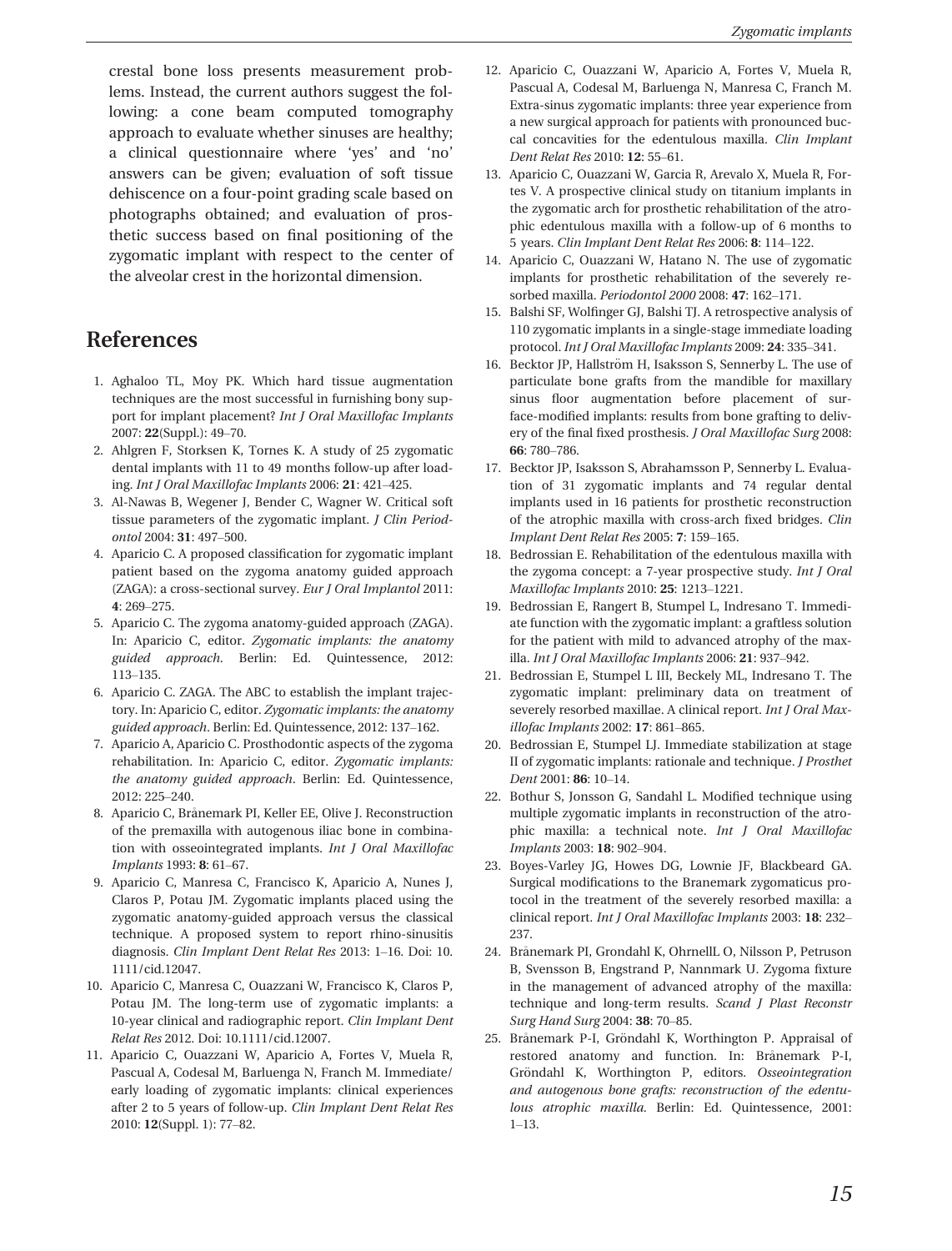- 26. Brunski John B. Biomechanical aspects of tilted regular and zygomatic implants. In: Aparicio C, editor. The anatomy guided approach. Berlin: Ed. Quintessence, 2012: : 25–45.
- 27. Chow J, Hui E, Lee PK, Li W. Zygomatic implants protocol for immediate occlusal loading: a preliminary report. J Oral Maxillofac Surg 2006: 64: 804–811.
- 28. Collins TA, Brown GK, Johnson N, Massey JA, Nunn BD. Team management of atrophic edentulous with autogenous inlay, veneer, and split grafts and endosseous implants: case reports. Quintessence Int 1995: 26: 79–93.
- 29. Corvello PC, Montagner A, Batista FC, Smidt R, Shinkai RS. Length of the drilling holes of zygomatic implants inserted with the standard technique. *J Craniomaxillofac Surg 2011*: 39: 119–123.
- 30. Darle C. Brånemark system, Nobel Biocare, 2nd edn. Gothenburg, Sweden: Nobel Biocare AB, 2000.
- 31. Davo R. Zygomatic implants placed with a two-stage procedure: a 5-year retrospective study. Eur J Oral Implantol 2009: 2: 115–124.
- 32. Davo R. Sinus reactions to zygomatic implants. In: Aparicio C, editor. The anatomy guided approach. Berlin: Ed. Quintessence, 2012: 59–76.
- 33. Davo C, Malevez C, Rojas J. Immediate function in the atrophic maxilla using zygoma implants: a preliminary study. J Prosthet Dent 2007: 97: S44–S51.
- 34. Davó R, Malevez C, Rojas J, Rodríguez J, Regolf J. Clinical outcome of 42 patients treated with 81 immediately loaded zygomatic implants: a 12-to-42 month retrospective study. Eur J Oral Implantol 2008: 1: 141–150.
- 35. Davo R, Pons O, Rojas J, Carpio E. Immediate function of four zygomatic implants: a 1-year report of a prospective study. Eur J Oral Implantol 2010: 3: 323–334.
- 36. Duarte LR, Filho HN, Francischone CE, Peredo LG, Branemark PI. The establishment of a protocol for the total rehabilitation of atrophic maxillae employing four zygomatic fixtures in an immediate loading system – a 30-month clinical and radiographic follow-up. Clin Implant Dent Relat Res 2007: 9: 186–196.
- 37. Dykewicz MS, Hamilos DL. Rhinitis and sinusitis. J Allergy Clin Immunol 2010: 125(Suppl. 2): 103–115.
- 38. Esposito M, Grusovin MG, Coulthard P, Worthington HV. The efficacy of various bone augmentation procedures for dental implants: a Cochrane systematic review of randomized controlled clinical trials. Int J Oral Maxillofac Implants 2006: 21: 696–710.
- 39. Esposito M, Grusovin MG, Rees J, Karasoulos D, Felice P, Alissa R, Worthington HV, Coulthard P. Interventions for replacing missing teeth: augmentation procedures of the maxillary sinus. Cochrane Database Syst Rev 2010: (3): CD008397.
- 40. Esposito M, Hirsch JM, Lekholm U, Thomsen P. Biological factors contributing to failures of osseointegrated oral implants. (I). Success criteria and epidemiology. Eur J Oral Sci 1998: 106: 527–551.
- 41. Esposito M, Worthington HV, Coulthard P. Interventions for replacing missing teeth: dental implants in zygomatic bone for the rehabilitation of the severely deficient edentulous maxilla. Cochrane Database Syst Rev 2005: (4): CD004151.
- 42. Farzad P, Andersson L, Gunnarsson S, Johansson B. Rehabilitation of severely resorbed maxillae with zygomatic implants: an evaluation of implant stability, tissue condi-

tions, and patients opinion before and after treatment. Int J Oral Maxillofac Implants 2006: 21: 399–404.

- 43. Fernandez Valerón J, Fernández Velázquez J. Placement of screw type implants in the pterigomaxillary pyramidal region: surgical procedure and preliminary results. Int J Oral Maxillofac Implants 1997: 12: 814–819.
- 44. Fischer K, Stenberg T. Three-year data from a randomized, controlled study of early loading of single-stage dental implants supporting maxillary full-arch prostheses. Int J Oral Maxillofac Implants 2006: 21: 245–252.
- 45. Fischer K, Stenberg T, Hedin M, Sennerby L. Five-year results from a randomized, controlled trial on early and delayed loading of implants supporting full-arch prosthesis in the edentulous maxilla. Clin Oral Implants Res 2008: 19: 433–441.
- 46. Friberg B, Jemt T. Clinical experience of Ti-Unite implants: a 5-year cross-sectional, retrospective follow up study. Clin Implant Dent Relat Res 2010: 12(Suppl. 1): 95–103.
- 47. Graves SL. Ten pterigoid plate implant: a solution for restoring the posterior maxilla. Int J Periodontics Restorative Dent 1994: 14: 513–523.
- 48. Graziani F, Dono N, Needleman N, Gabriele M, Tonetti M. Comparison of implant survival following sinus floor augmentation procedures with implants placed in the pristine posterior maxillary bone: a systematic review. Clin Oral Implants Res 2004: 15: 677–682.
- 49. Gröndahl HG, Gröndahl K, Lindfors N. Pre- and postoperative radiographic examinations of the zygoma implant site. In: Aparicio C, editor. The anatomy guided approach. Berlin: Ed. Quintessence, 2012: 47–56.
- 50. Hallman M, Hedin M, Sennerby L, Lundgren S. A prospective 1-year clinical and radiographic study of implants placed after maxillary sinus floor augmentation with bovine hydroxyapatite and autogenous bone. J Oral Maxillofac Surg 2002: 60: 277–284.
- 51. Higuchi KW. The zygomaticus fixture: an alternative approach for implant anchorage in the posterior maxilla. Ann R Australas Coll Dent Surg 2000: 15: 23–33.
- 52. Higuchi KW. Minimization in oral implant rehabilitation: a patient-centered ethics-based approach in zygomatic implants. In: Aparicio C, editor. The anatomy guided approach. Berlin: Ed. Quintessence, 2012: 1–6
- 53. Hirsch JM, Ohrnell LO, Henry PJ, Andreasson L, Brånemark PI, Chiapasco M, Gynther G, Finne K, Higuchi KW, Isaksson S, Kahnberg KE, Malevez C, Neukam FW, Sevetz E, Urgell JP, Widmark G, Bolind P. A clinical evaluation of the Zygoma fixture: one year of follow-up at 16 clinics. J Oral Maxillofac Surg 2004: 62(Suppl. 2): 22–29.
- 54. Horiuchi K, Uchida H, Yamamoto K, Sugimura M. Immediate loading of Brånemark system implants following placement in edentulous patients: a clinical report. Int J Oral Maxillofac Implants 2000: 15: 824–830.
- 55. Hwang PH, Irwin SB, Griest SE, Caro JE, Nesbit GM. Radiologic correlates of symptom-based diagnostic criteria for chronic rhinosinusitis. Otolaryngol Head Neck Surg 2003: 128: 489–496.
- 56. Jensen SS, Terheyden H. Bone augmentation procedures in localized defects in the alveolar ridge: clinical results with different bone grafts and bone-substitute materials. Int J Oral Maxillofac Implants 2009: 24(Suppl.): 218–236.
- 57. Keller EE. Reconstruction of the severely atrophic edentulous mandible with endosseous implants: a 10 year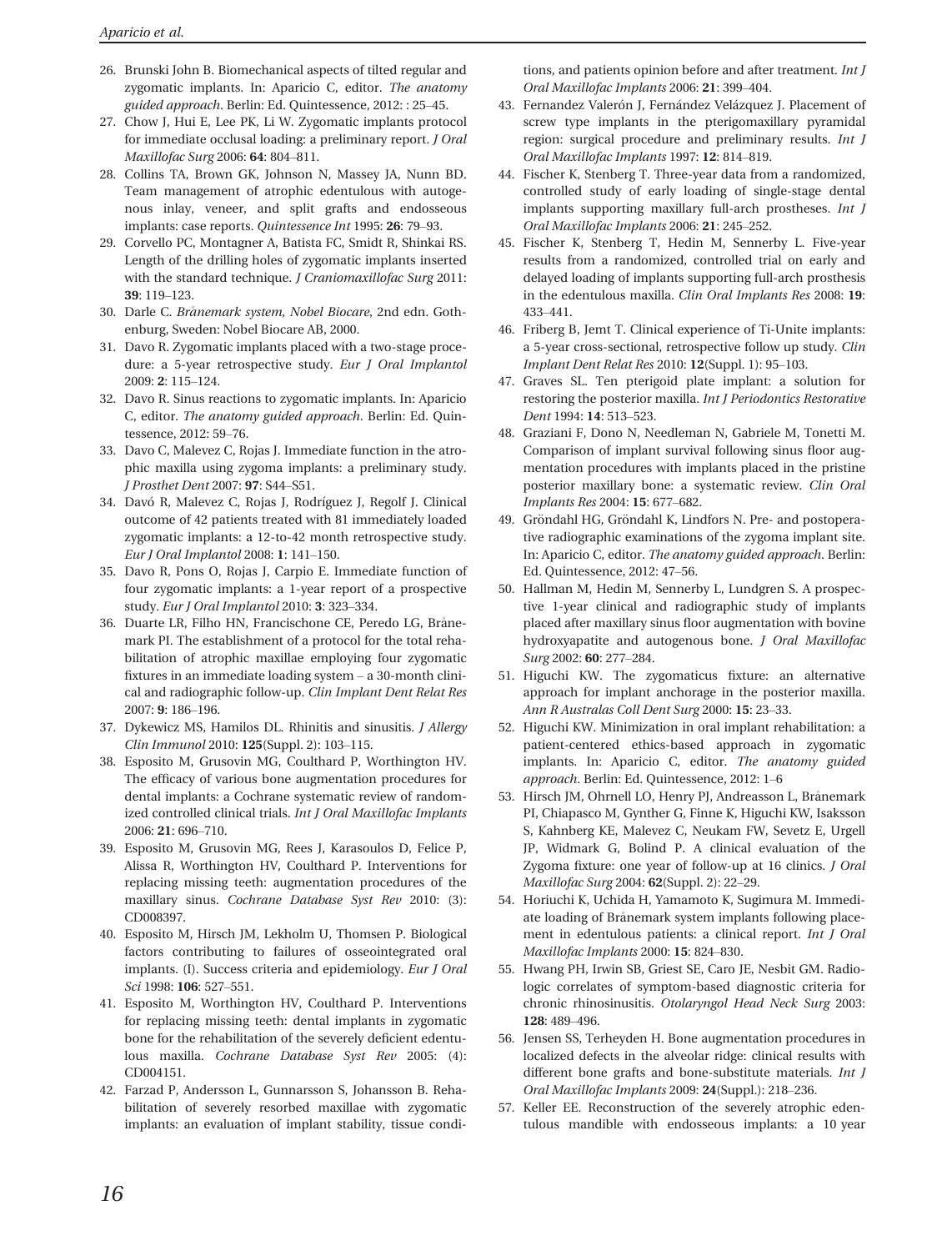longitudinal study. J Oral Maxillofac Surg 1995: 53: 317– 318.

- 58. Lanza DC, Kennedy DW. Adult rhinosinusitis defined. Otolaryngol Head Neck Surg 1997: 117: s1–s7.
- 59. Lekholm U, Zarb GA. Patient selection and preparation. In: Brånemark P-I, Zarb GA, Albrektsson T, editors. Tissue integrated prostheses: osseointegration in clinical dentistry. Chicago, IL: Quintessence, 1985: 199–209.
- 60. Lesley D, Aparicio C. Indications and contra-indications for the use of the zygomatic implant. In: Aparicio C, editor. The anatomy guided approach. Berlin: Ed. Quintessence, 2012: 79–87.
- 61. Lund VJ, Mackay IS. Staging in rhinosinusitis. Rhinology 1993: 31: 183–184.
- 62. Malevez C, Abarca M, Durdu F, Daelemans P. Clinical outcome of 103 consecutive zygomatic implants: a 6–48 months follow-up study. Clin Oral Implants Res 2004: 15: 18–22.
- 63. Malevez C, Daelemans P, Adrianssens P, Durdu F. Use of zygomatic implants to deal with resorbed posterior maxillae. Periodontol 2000 2003: 33: 82–89.
- 64. Malo P, Nobre Mde A, Lopes I. A new approach to rehabili tate the severely atrophic maxilla using extramaxillary anchored implants in immediate function: a pilot study. J Prosthet Dent 2008: 100: 354–366.
- 65. Meltzer EO, Hamilos DL, Hadley JA, Lanza DC, Marple DF, Nicklas RA, Bachert C, Baraniuk J, Baroody FM, Benninger MS, Brook I, Chowdhury BA, Druce HM, Durham S, Ferguson B, Gwaltney JM, Kaliner M, Kennedy DW, Lund V, Naclerio R, Pawankar R, Piccirillo JF, Rohane P, Simon R, Slavin RG, Togias A, Wald ER, Zinreich SJ, American Academy of Allergy, Asthma and Immunology (AAAAI), American Academy of Otolaryngic Allergy (AAOA), American Academy of Otolaryngology–Head and Neck Surgery (AAO-HNS), American College of Allergy, Asthma and Immunology (ACAAI), American Rhinologic Society (ARS). Rhinosinusitis: establishing definitions for clinical research and patient care. J Allergy Clin Immunol 2004: 114: 155–212.
- 66. Miglioranca RM, Coppede A, Dias Rezende RC, de Mayo T. ^ Restoration of the edentulous maxilla using extrasinus zygomatic implants combined with anterior conventional implants: a retrospective study. Int J Oral Maxillofac Implants 2011: 26: 665–672.
- 67. Mozzati M, Monfrin SB, Pedretti G, Schierano G, Bassi F. Immediate loading of maxillary fixed prostheses retained by zygomatic and conventional implants: 24-month preliminary data for a series of clinical case reports. Int J Oral Maxillofac Implants 2008: 23: 308–314.
- 68. Nkenke E, Hahn M, Lell M, Wiltfang J, Schultze-Mosgau S, Stech B, Radespiel Tröger M, Neukam FW. Anatomic site evaluation of the zygomatic bone for dental implant placement. Clin Oral Implants Res 2003: 14: 72–79.
- 69. Olsson M, Urde G, Andersen JB, Sennerby L. Early loading of maxillary fixed cross-arch dental prostheses supported by six or eight oxidized titanium implants: results after 1 year of loading, case series. Clin Implant Dent Relat Res 2003: 5(Suppl. 1): 81–87.
- 70. Oluwole M, Russell N, Tan L, Gardiner Q, White P. A comparison of computerized tomographic staging systems in chronic sinusitis. Clin Otolaryngol 1996: 21: 91–95.
- 71. Ostman PO. Immediate/early loading of dental implants. Clinical documentation and presentation of a treatment concept. Periodontol 2000 2008: 47: 90–112.
- 72. Ostman PO, Hellman M, Sennerby L. Direct implant loading in the edentulous maxilla using a bone density-adapted surgical protocol and primary implant stability criteria for inclusion. Clin Implant Dent Relat Res 2005: 7(Suppl. 1): 60–69.
- 73. Parel SM, Brånemark PI, Ohrnell LO, Svensson B. Remote implant anchorage for the rehabilitation of maxillary defects. J Prosthet Dent 2001: 86: 377–381.
- 74. Peñ arrocha M, Garcıa B, Martı E, Boronat A. Rehabilitation of severely atrophic maxillae with fixed implant-supported prostheses using zygomatic implants placed using the sinus slot technique: clinical report on a series of 21 patients. Int J Oral Maxillofac Implants 2007: 22: 645–650.
- 75. Peñarrocha M, Uribe R, García B, Martí E. Zygomatic implants using the sinus slot technique: clinical report of a patient series. Int J Oral Maxillofac Implants 2005: 20: 788–792.
- 76. Petruson BE. Sinuscopy in patients with titanium implants in the nose and sinuses. Scand J Plast Reconstr Surg Hand Surg 2004: 38: 86–93.
- 77. Petruson BE, Tan WC, Zwahlen M, Lang NP. A systematic review of the success of sinus floor elevation and survival of implants inserted in combination with sinus floor elevation. J Clin Periodontol 2008: 35(Suppl. 8): 216–240.
- 78. Pi Urgell J, Revilla Gutiérrez V, Gay Escoda CG. Rehabilitation of atrophic maxilla: a review of 101 zygomatic implants. Med Oral Patol Oral Cir Bucal 2008: 13: 363– 370.
- 79. Raghoebar GM, Timmenga NM, Vissink A. Maxillary bone grafting for insertion of endosseous implants: results after 12–124 months. Clin Oral Implants Res 2001: 12: 279–286.
- 80. Regev E, Smith RA, Perrot DH, Pogrel MA. Maxillary sinus complications related to endosseous implants. Int J Oral Maxillofac Implants 1995: 10: 451–461.
- 81. Rosen PS, Summers R, Mellado JR, Salkin LM, Shanaman RH, Marks MH, Fugazzotto PA. The bone-added osteotome sinus floor elevation technique: multicenter retrospective report of consecutively treated patients. Int J Oral Maxillofac Implants 1999: 14: 853–858.
- 82. Rosenfeld RM, Andes D, Bhattacharyya N, Cheung D, Eisenberg S, Ganiats TG, Gelzer A, Hamilos D, Haydon RC 3rd, Hudgins PA, Jones S, Krouse HJ, Lee LH, Mahoney MC, Marple BF, Mitchell CJ, Nathan R, Shiffman RN, Smith TL, Witsell DL. Clinical practice guideline: adult sinusitis. Otolaryngol Head Neck Surg 2007: 137: S1–S31.
- 83. Sjostrom M, Sennerby L, Nilson H, Lundgren S. Reconstruction of the atrophic edentulous maxilla with free iliac crest grafts and implants: a 3-year report of a prospective clinical study. Clin Implant Dent Relat Res 2007: 9: 46–59.
- 84. Stella JP, Warner MR. Sinus slot technique for simplification and improved orientation of zygomaticus dental implants. A technical note. Int J Oral Maxillofac Implants 2000: 15: 889–893.
- 85. Stiévenart M, Malevez C. Rehabilitation of totally atrophied maxilla by means of four zygomatic implants and fixed prosthesis: a 6-40-month follow-up. Int J Oral Maxillofac Surg 2010: 39: 358–363.
- 86. Tan WC, Lang NP, Zwahlen M, Pjetursson BE. A systematic review of the success of sinus floor elevation and survival of implants inserted in combination with sinus floor elevation. Part II: transalveolar technique. J Clin Periodontol 2008: 35 (Suppl. 8): 241–254.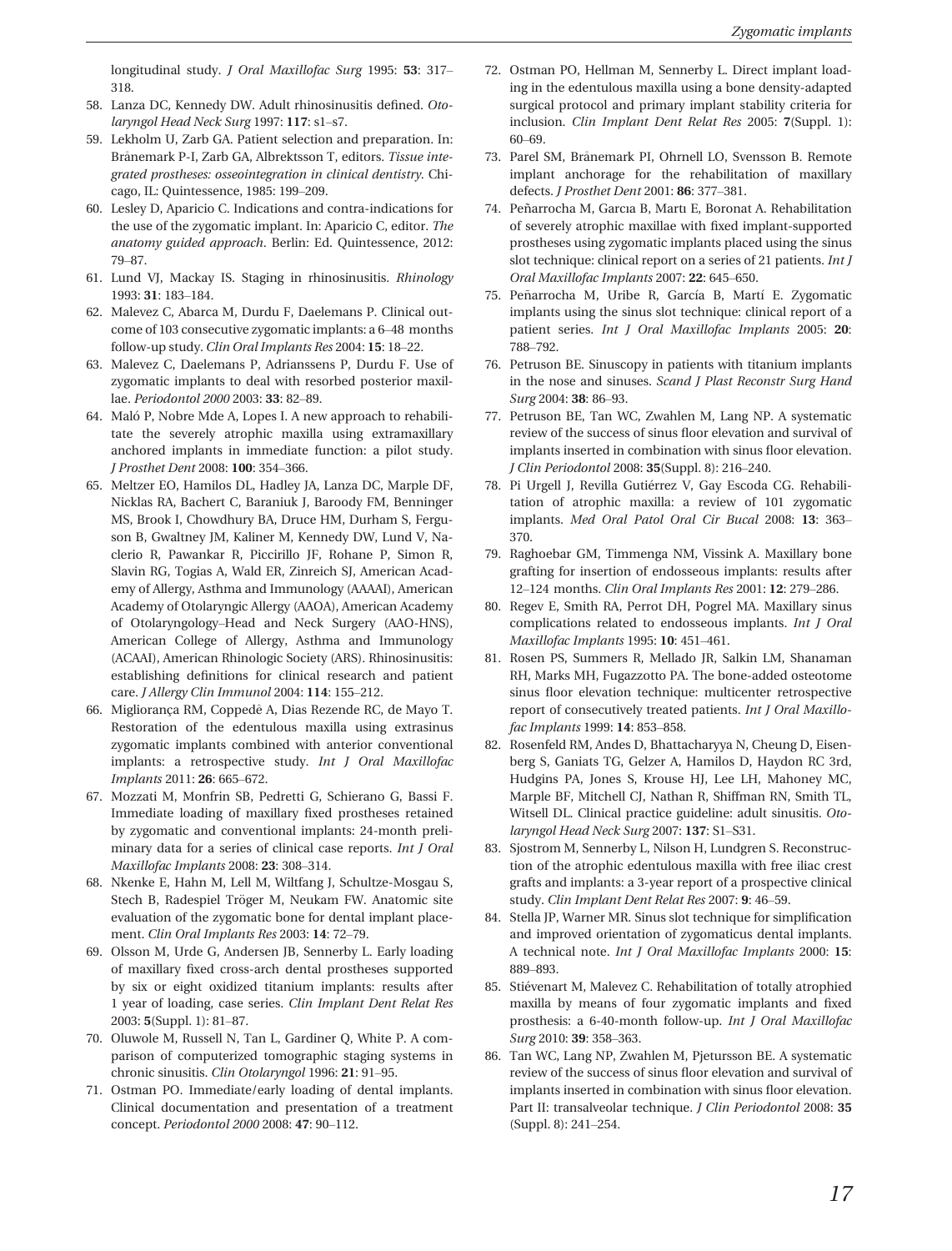- 87. Tarnow DP, Emtiaz S, Classi A. Immediate loading of threaded implants at stage 1 surgery in edentulous arches: ten consecutive case reports with 1- to 5-year data. Int J Oral Maxillofac Implants 1997: 12: 319–324.
- 88. Tong DC, Rioux K, Drangsholt M, Bierne ORA. Review of survival rates for implants placed in grafted maxillary sinuses using meta-analysis. Int J Oral Maxillofac Implants 1998: 13: 175–182.
- 89. Tulasne JF. Osseointegrated fixtures in the pterygoid region. In: Worthington P, Branemark PL, editors. An advanced osseointegration surgery: applications in the maxillofacial region. Chicago, IL: Quintessence, 1992: 182–188.
- 90. Vrielinck L, Politis C, Schepers S, Pauwels M, Naert I. Image based planning and clinical validation of zygoma and pterygoid implant placement in patients with severe bone atro-

phy using customized drill guides. Preliminary results from a prospective clinical follow-up study. Int J Oral Maxillofac Surg 2003: 32: 7–14.

- 91. Wallace SS, Froum SJ. Effect of maxillary sinus augmentation on the survival endosseous dental implants. A systematic review. Ann Periodontol 2003: 8: 328–343.
- 92. Widmark G, Andersson B, Carlsson GE, Ivanoff CJ, Lindvall AM. Rehabilitation of patients with severely resorbed maxillae by means of implants with or without bone grafts: a 1 year follow up study. Int J Oral Maxillofac Implants 1998: 13: 474–482.
- 93. Zwahlen RA, Grätz KW, Oechslin CK, Studer SP. Survival rate of zygomatic implants in atrophic or partially resected maxillae prior to functional loading: a retrospective clinical report. Int J Oral Maxillofac Implants 2006: 21: 413–420.